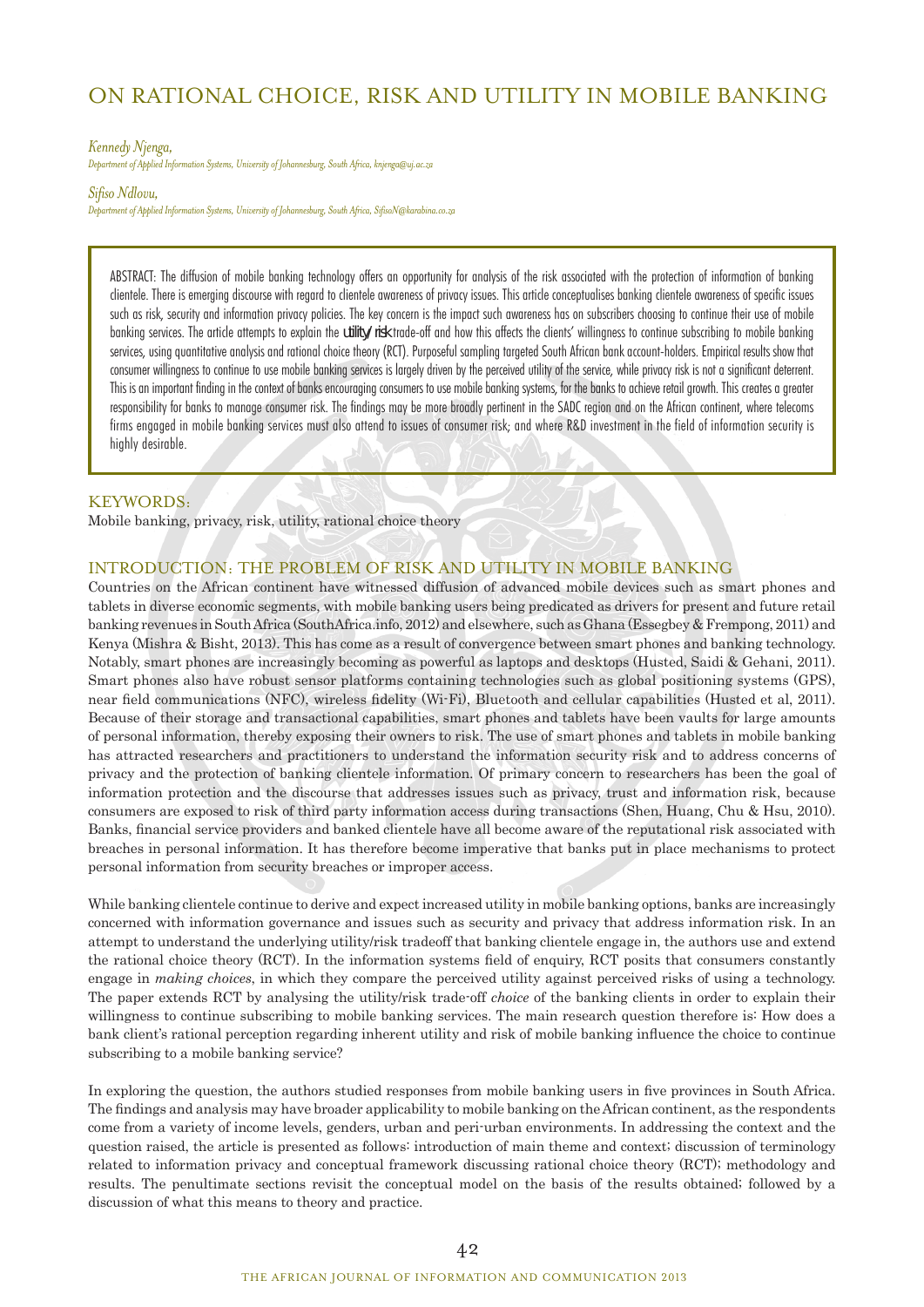## MOBILE BANKING, INFORMATION GOVERNANCE AND PRIVACY

Yoo, Lee and Rowley (2008) posit that mobile banking is "a coalescence of mobile technology and financial services, that surfaced after the dawn of the portable Internet and smart-chip-embedded handsets" (p. 120). Unlike Internet banking, which can mainly be established via a computer with an Internet connection, mobile banking only requires subscribers to be in possession of a mobile phone with at least GPRS functionality. Hu, Lee and Kou (2005) assert that "mobile services such as mobile commerce can only be conducted if all parties believe that there is adequate security" (p. 211). Accordingly, a viable security policy includes implementing effective security measures, identifying security risks, and educating users on the importance of security procedures.

Information governance is a methodology for providing controlled access to sensitive information while privacy relates to the disclosure and use of personal information. According to Huang, Shen, Yen and Chou (2011), factors such as privacy may impact a consumer's mobile banking utility. In practice, privacy is a key issue that affects the building of trust in mobile banking services. It is defined as the right of institutions, groups, or individuals to decide on the extent of disclosing their personal information (Solovo, Rotenberg & Schwartz, 2006; Cate, 1997).

## GOVERNANCE AND PRIVACY IN DEVELOPED COUNTRIES

According to Giordano, (2010) governance and privacy have been converging, particularly in aspects such as regulatory frameworks. As an illustration, in the late 1990s the American Institute of Certified Public Accountants (AICPA) and the Canadian Institute of Chartered Accountants (CICA) jointly announced the formulation of an information governance framework for *web trust*. Web trust provided assurance in four primary areas, namely: (1) business practices and disclosure, (2) transaction integrity, (3) information protection and (4) information privacy (Huang et al, 2011). Another regulatory framework formulated in the United States, known as the Financial Services Modernization Act (FSMA), forbids financial institutions from sharing clients' personal information to non-affiliated third-party organisations unless permission is granted by the client (Shaw, 2001). Other assurance models, such as *Verisign*, focus on transaction integrity and information protection, while *TrustE* focuses only on information privacy. In addition to the *web trust* information governance framework, Table 1 below summarises examples of regulatory frameworks discussed that have had an impact on mobile banking practices in the US (Giordano, 2010).

## TABLE 1: GOVERNANCE AND PRIVACY FRAMEWORKS

| Assurance                                                                           | Governance framework                                                                                      | <b>Privacy frameworks</b>                       |
|-------------------------------------------------------------------------------------|-----------------------------------------------------------------------------------------------------------|-------------------------------------------------|
| Business practices and disclosure, transaction integrity, protection<br>and privacy | Web trust. Financial Services Modernization Act (FSMA). Sarbanes<br>Oxley Act (SOX 404 and 409), Verisian | TrustE, HIPAA Security Rule, HIPAA Privacy Rule |

According to Barman (2002) organisations should explicitly inform consumers why personal information is collected and how it will be utilised. As Barman (2002) notes, information disclosure rights are usually the preserve of consumers who must grant permission to organisations when these seek to use or to share personal information with third parties.

## GOVERNANCE AND PRIVACY OF MOBILE BANKING IN AFRICA

Mobile banking governance and privacy cannot be removed from the wider aspects of general organisational risk and security (Elliot & Phillips, 2004). In fact, some of the shortcomings of mobile banking privacy issues have become beneficial to white-collar perpetrators of crime. Against the backdrop of white-collar crime, the continent through its banks and telecoms companies continues to provide mobile banking and mobile money transfer services that have increased utility for the clients they serve.

In South Africa, among the services currently in operation are Nedbank's *M-PESA*TM, Standard Bank's *Instant Money*TM, FNB's *eWallet*TM and ABSA's *CashSend*TM. While the mobile banking model in South Africa is primarily bank-led, telecom companies have generally been drivers on the African continent for mobile banking services such as Kenya Safaricom's ground-breaking *M-pesa*TM. Celpay is another telecom company driving mobile banking initiatives in Zambia, Democratic Republic of Congo and soon in Tanzania (Mishra & Bisht, 2013).

Besides Safaricom's *M-pesa*TM, Chege & Wepukhulu (2013) allude to mobile banking services in Kenya that are thirdparty-led. These include Airtel's *Zap*TM (now Airtel money), and *yuCash*TM. Banks in Kenya have also teamed up with telecom companies to offer mobile banking services. Orange Telkom has partnered with Equity bank to offer *Iko Pesa*TM and Family bank has teamed up with Safaricom to offer *Pesa Pap*<sup>™</sup>.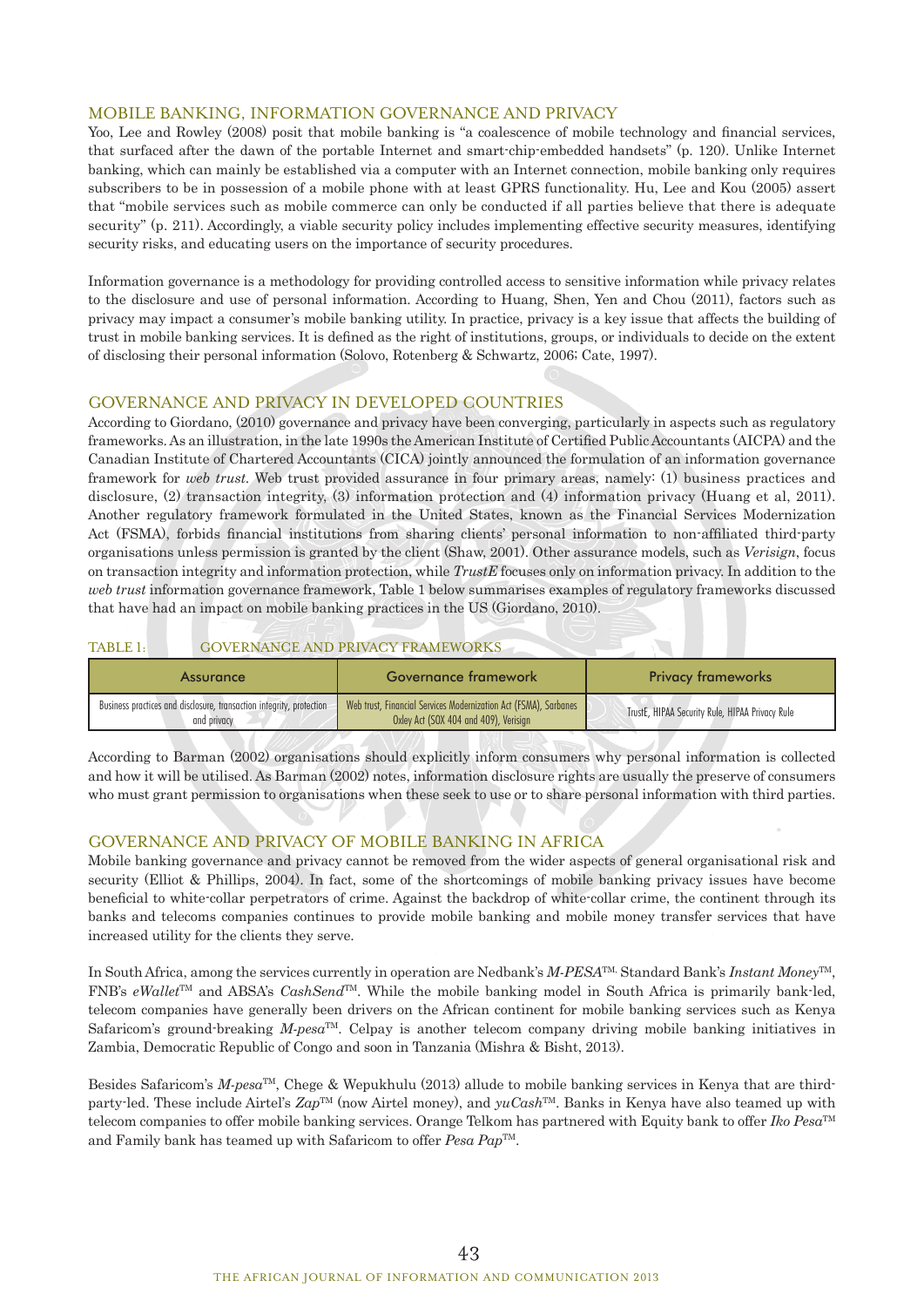While developed countries have adopted governance and regulatory mechanisms for mobile banking initiatives, the situation is quite different in African countries. Mobile banking initiatives on the continent have been marked by differences in approach towards governance, security and privacy. In South Africa, for instance, the Protection of Personal Information (POPI) Act (passed by the National Assembly in 2013), has amplified this debate and concern. The Act sets out conditions on how information should be processed by institutions that handle personal information. The POPI Act also recognises "the right to privacy" and "includes a right to protection against the unlawful collection, retention, dissemination and use of personal information" (Korb, 2013). Moreover, most banking institutions abide by the stipulated codes of banking practice administered by the South African banking ombudsman. As part of the codes of banking practice, banks must assure their clients of confidentiality and privacy regardless of whether or not these clients maintain patronage with such banks (Korb, 2013).

In Kenya, Safaricom's entry into mobile banking through *M-pesa*TM was undertaken in the absence of legislation governing mobile payment systems, e-money, bank agents, consumer protection and anti-money laundering  $(CGAP, 2010)$ . What followed from Kenya's *M-pesa*<sup>TM</sup> initiative was for legislators to initiate legislative changes that would accommodate regulatory requirements pertinent to mobile banking. These legislative initiatives included the 2009 amendment to the Banking Act 1991 to permit deposit-taking institutions to use agents. In addition, parliament passed the Anti-Money Laundering and Counter-Terrorism Financing Act 2009 (AML/CTF) (CGAP, 2010). At present, Kenya has no specific law or regulation that deals directly with issues of governance and privacy regarding e-money. As noted by CGAP (2010), the absence of any legal framework and the issuing of e-money by a licensed financial institution does not appear to raise issues with the Central Bank of Kenya (CBK).

In 2009, the Central Bank of Nigeria published its regulatory framework for mobile payment services that covered three specified models: bank focused, bank-led and third-party-led (Ayo & Ukpere, 2010). In sub-Saharan Africa, excluding South Africa, Nigeria is a leading light regarding mobile banking regulation (Ayo & Ukpere, 2010). Because of privacy and security concerns, analysts and stakeholders in Africa agree that there is a critical need to ensure that the mobile banking sector is well regulated (Ayo & Ukpere, 2010).

Across the continent, banks and governments must therefore address the potential threats to mobile banking, because of the need to protect the personal details and financial information of African consumers, which is critical to the success of mobile banking (McKnight, Choudhury & Kacmar, 2002). The playing field for mobile banking on the continent has not been comparable to South Africa's, where the country's tougher regulations have meant greater adherence to consumer protection against information security risks. In the absence of sound and clear regulatory frameworks that address privacy, security threats for African consumers are likely to be exacerbated.

There are three categories of security threats in mobile banking that are likely to affect mobile banking consumers on the African continent. These include disclosure threats (that border on privacy issues), integrity threats, and denial-of-service threats. Disclosure threats or violations of confidentiality occur when the message or information considered to be private is disclosed to a third party (Elliot & Phillips, 2004). Disclosure threats are further divided into eavesdropping, masquerading, traffic analysis, browsing, leakage, and inference. Integrity threats occur when the contents of a report, communication or message are copied, manipulated or altered by an interloper. Denial of service is established when there are attempts to make mobile resources unavailable to intended users. It is usually perpetrated by hostile computers overloading the target mobile resources with unsolicited requests. Scholarly literature portrays justifiable concern by consumers of traditional banking services as hesitant to embrace the more current and innovative mobile banking services (McKnight, Choudhury & Kacmar 2002).

Such concerns may be due to fear that banks and other financial institutions may not provide adequate assurance regarding protection of their personal details on mobile platforms. The uncertainty associated with privacy and security risk in mobile banking services, coupled with the innate attractiveness (utility) of mobile banking convenience results in situations where consumers engage in calculated trade-offs between the perceived utility and perceived risks of mobile technology.

#### APPLYING THE THEORY OF RATIONAL CHOICE

Rational choice theory (RCT) is an approach that seeks to explain choice by making certain assumptions about what motivates individual action (Bridge, 2009). RCT describes the choices (optimise/maximise utility) made by individuals as an optimisation and maximisation process. The assumption in the case of banked clientele deciding to subscribe to mobile banking services is that those individuals have certain preferences towards mobile services (utility) and that they act in a consistent way to get the most of what they require from those services (optimise/ maximise utility). The hypothesis for this study is that in the process of maximising utility from mobile banking services, banking consumers are invariably willing to disclose personal information and forgo concerns regarding privacy and security whenever the perceived benefits (ie utility of ease of use, high network availability, etc) outweigh the perceived potential privacy risk.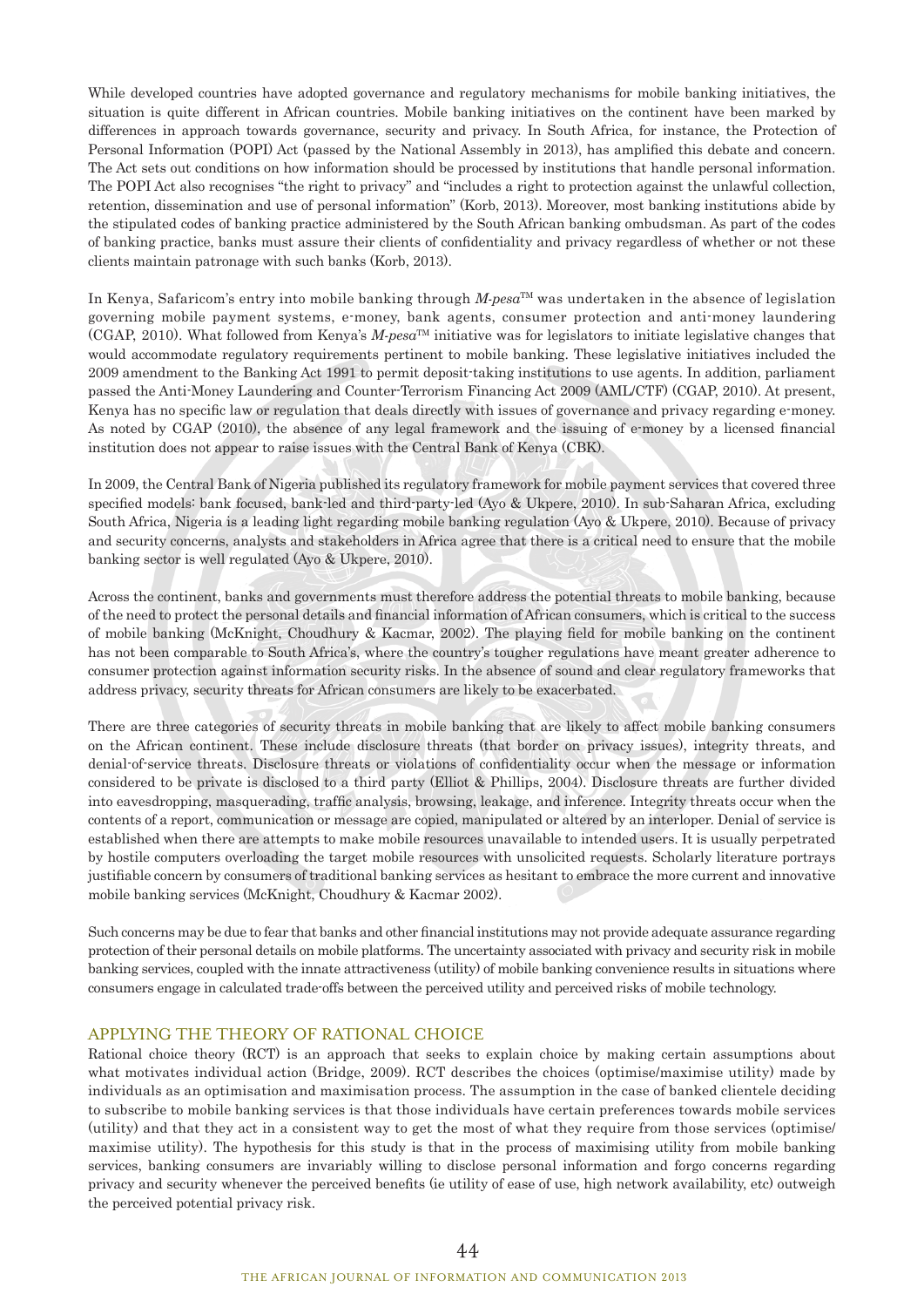A related concept to rational choice theory (RCT) is the technology acceptance model (TAM). While RCT attempts to share insights on the process of optimising and maximising utility of a technology, TAM provides insight on external variables that largely influence clientele's decision on whether or not personal information is at risk (Park, 2009). TAM is characterised by variables that are fundamental building blocks for RCT. These two variables are utility derived from *"Perceived Ease of Use"* **(uPEOU)** and *"Perceived Usefulness"* **(uPU)** of a technology (Legris, Ingham, & Collerette, 2003; Pai & Huang, 2011; Turner, Kitchenham, Brereton, Charters & Budgen, 2010). The utility of PEOU refers to the satisfaction a consumer gets by spending the least amount of effort to utilise a system or service. TAM hypothesises that the less effort taken to utilise a specific technology, the higher the utility and PEOU. The likelihood then is that the consumer will perceive the proposed technological service as beneficial. This will in turn influence the consumer's choice towards a specific technology or service (Venkatesh, 2000).

The second TAM factor, utility on PU, refers to whether or not the consumer believes that utilising mobile banking technology will increase the consumer's productivity. The higher the belief that the technology will improve productivity, the greater the PU, which in turn increases the chances that the consumer will be willing to risk security (*rational choice*) and disclosure of private information as a trade-off towards utilising the technology.

A key property of *rational choice* as explained in the previous discourse is attributed to what Miljkovic (2005) calls *consistency* of reason and is explained as follows: Consider a bank client's behaviour regarding what influences mobile banking *choice* (in Set A) by analysing subsets of the set A (influencing variables uPEOU and uPU), as described by a function C whose domain is the set of all subsets of A and whose range is the set A. This can be denoted by Figure 1 below.



From Figure 1, the element *choice* for Set A, *utility*, denoted as  $C(A<sub>1</sub>)$ , is interpreted as the bank client's choice whenever she/he confronts the decision problem A. For every A,  $C(A_1) \in A$ . It is said that the (rational) client's behaviour function C satisfies the consistency condition if for all A1 uPEOU  $\subseteq A_2$  uPU  $\subseteq A$ , if  $C(A_2) \in A_1$  then  $C(A_1, u{\text{\it PEOU}}) = C(A_2, u{\text{\it PU}})$ . In other words, if the element chosen from the large set  $(A)$  is a member of the smaller set  $(A<sub>1</sub>)$ , then the decisionmaker chooses this element from the smaller set as well. The same reasoning can be applied on the choice regarding risk, with the element choice for Set B risk, denoted as  $C(B_1)$  and is interpreted as the client's choice to take risk whenever confronted by a decision problem B. For every B, C(B1)∈ B. The set B could include sub-set B1 *Perceived Privacy risk*   $(rPP)$  and B2, *Institutional Privacy Assurance*  $(rIPA)$  as other variables that influence choice C such that  $B_1 rPP \subseteq B_2$  $r**IPA** ⊆ B, if  $C(B_2) \in B_1$  then  $C(B_1, rPP) = C(B_2, rIPA)$ . This can be denoted by Figure 2 below.$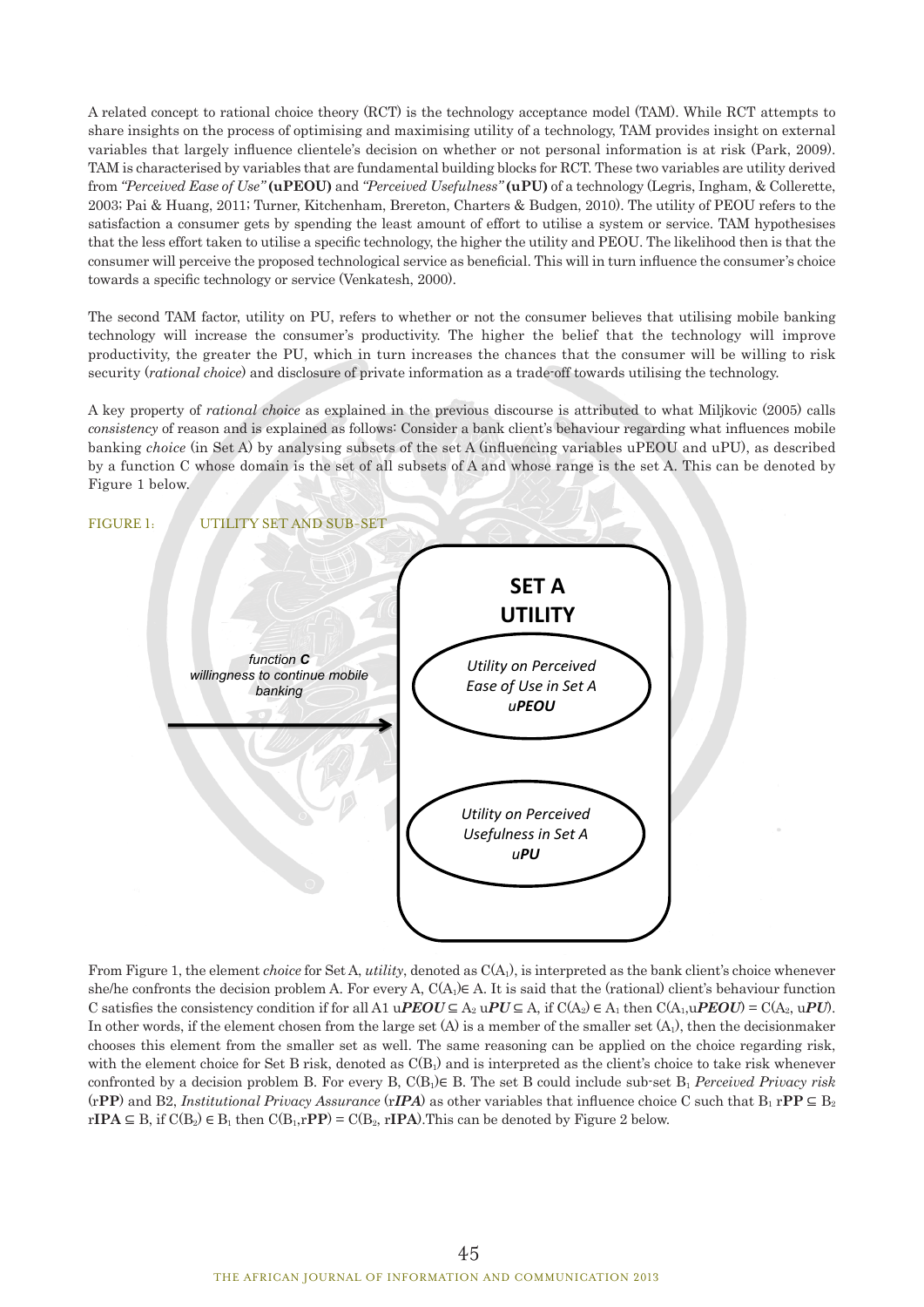### FIGURE 2: RISK SET AND SUB SET



## THE CONSTRUCTS

Based on the previous discussions, RCT identifies the choice C that a bank client makes regarding the utility/risk tradeoff,  $C(A_1, uPEOU, A_2, uPU)/C(B_1 rPP, B_2 rIPA)$ . The following constructs have been used to examine the risk/ utility tradeoff as follows;

- *Utility on Perceived Ease of Use* (*u***PEOU**)
- *Utility on Perceived Usefulness* (*u***PU**)
- *Institutional Privacy Assurance Risks* (*r***IPA**)
- *Perceived Privacy Risks* (*r***PP**)

On the basis of the above four variables, a framework for testing the utility/risk tradeoff can be developed using the following hypotheses:

**H1**: uPEOU will positively influence trusting intention, C.

**H2:** uPU will positively influence trusting intention, C.

**H3:** rPP will negatively influence trusting intention, C.

**H4:** rIPA will negatively influence trusting intention, C.

#### FIGURE 3: RATIONAL CHOICE CONCEPTUAL MODEL FOR UTILITY/ RISK TRADEOFF

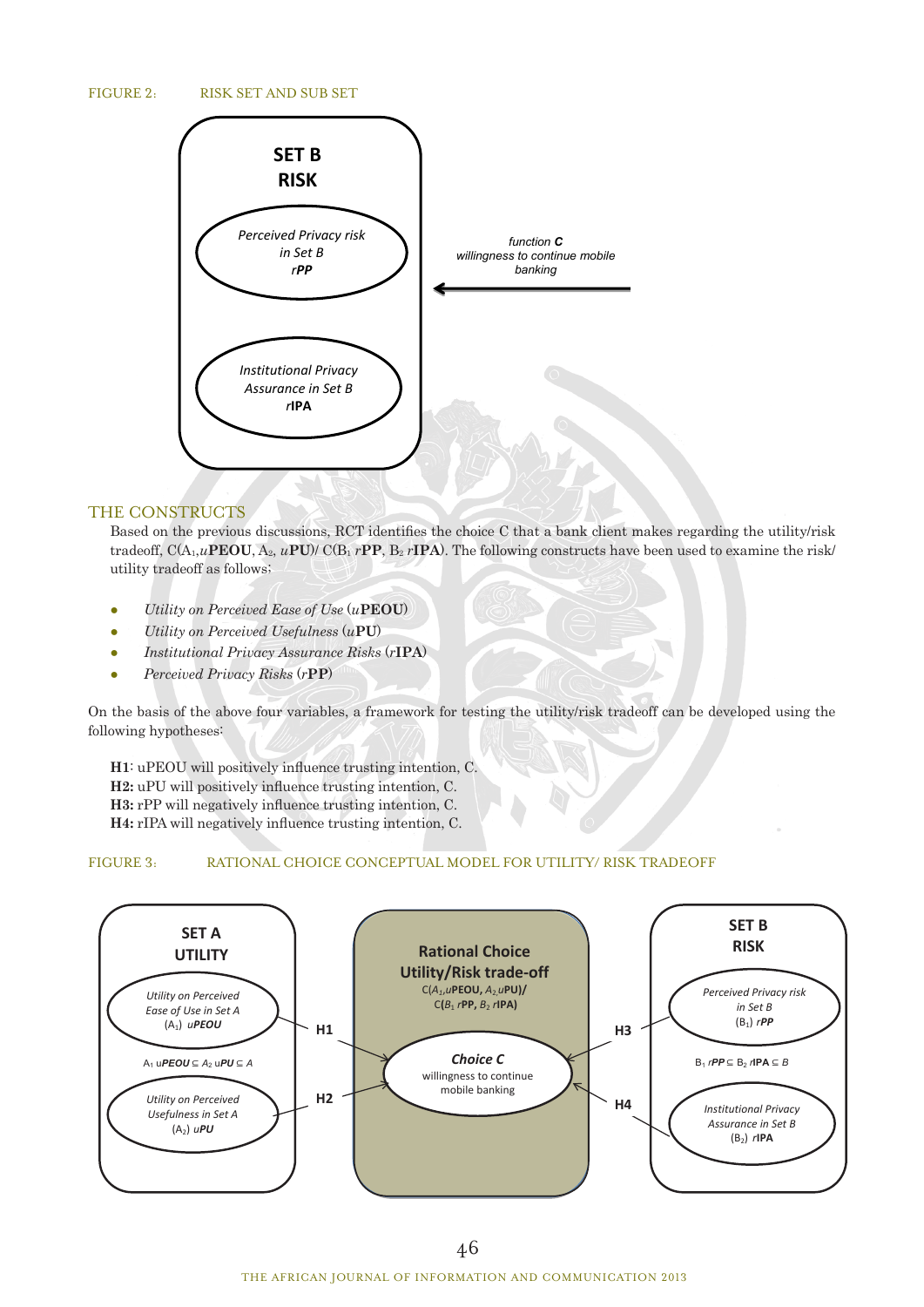The research work therefore set out to test the above framework regarding the *choice* C underlying C(*A*1,*u***PEOU**, *A*2, *u***PU**)/  $C(B_1 rPP, B_2 rIPA)$  for a South African mobile banking consumer. The next section outlines the methodology and methods used to test the above hypotheses.

## **METHODOLOGY**

This research was quantitative in approach as it sought to understand "how", not "why", consumers respond to choice. This enquiry is useful because it enables an understanding of why firms and governments should address issues of risk in mobile banking.

South Africa is appropriate as a study country because a survey of five provinces offers an opportunity to understand the choices of consumers in highly urbanised "city" environments and in more provincial environments. Thus the survey results reveal insights into a cross-section of mobile banking consumers. Three hundred and fifty questionnaires were distributed across seven cities in five provinces of South Africa. These cities were selected because of diversity in the banking clients' cultural, demographic and biographic characteristics. The provinces were KwaZulu-Natal, Gauteng, Mpumalanga, North West Province and Limpopo. Each province was allocated 50 questionnaires. Two hundred and nine questionnaires were completed successfully, a success rate of 59.7%.

Table 2 below provides a summary of the provinces that had the highest response rates to the questionnaire. The Zululand District of KwaZulu-Natal had the highest response rate (peri-urban), followed jointly by Gauteng's Sandton (city) and KwaZulu-Natal's Durban (city). Mpumalanga's White River is fourth (peri-urban), Gauteng's Auckland Park fifth (city), while North West's Kimberley (large town) and Limpopo's Polokwane (large town) are sixth and seventh respectively.

|       | <b>Response rates from provinces</b> |           |         |                     |
|-------|--------------------------------------|-----------|---------|---------------------|
|       | Location                             | Frequency | Valid % | <b>Cumulative %</b> |
|       | Zululand                             | 46        | 22.0    | 22.0                |
|       | Sandton                              | 39        | 18.7    | 40.7                |
|       | Durban                               | 39        | 18.7    | 59.4                |
| Valid | White River                          | $38\,$    | 18.2    | 77.6                |
|       | <b>Auckland Park</b>                 | 23        | 11.0    | 88.6                |
|       | Kimberley                            | 14        | 6.7     | 95.3                |
|       | Polokwane                            | $10$      | 4.7     | 100.0               |
|       | Total                                | 209       | 100.0   |                     |

## TABLE 2: SURVEY LOCATIONS

The study surveyed respondents using a questionnaire based on a five-point Likert scale (see Appendix) that was developed to enable a rigorous understanding of consumer choice. The researcher statistically scrutinised *choice* and the decision process of a sample of mobile consumers who were already using basic features of smart phone applications such as online streaming of media content, social media and email and had started using mobile banking applications. To achieve this purpose, the questionnaires targeted users who had started using mobile banking applications. The quantitative research questions were relationship type questions, the aim being to investigate groups, associations or causal relationships between two or more variables. This particular study was aimed at examining the *choice* of actual consumers of a mobile banking service and its influence on their *willingness to continue* using mobile banking services.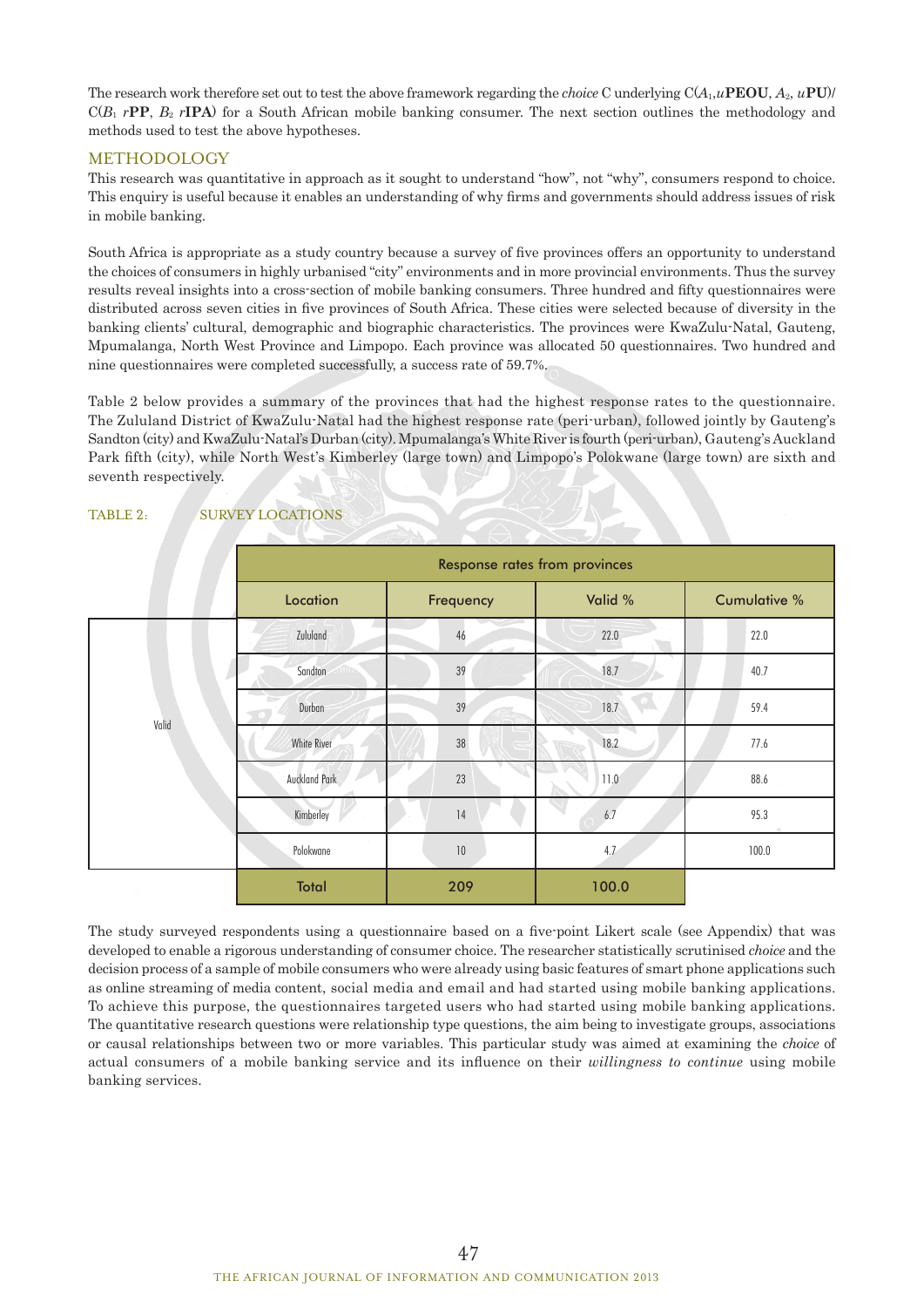For purposes of this research, purposive, non-probability sampling was chosen as the appropriate sampling method that best fits the requirements (Adler & Clark, 2008; Agarwal, 2005), see Table 3 below. The sample comprises bank clients of the four largest South African banks (FNB, ABSA, Nedbank, and Standard Bank). A filter question in the questionnaire was used to determine this.

#### TABLE 3. SAMPLING PROCESS

| Sampling                 | <b>Examples</b>                   |
|--------------------------|-----------------------------------|
| Non-probability sampling | General profile of South Africans |
| Purposive sampling       | Banking clients of South Africa   |

## TABLE 4. RELIABILITY

| <b>Reliability statistics</b>          |      |                 |  |  |  |
|----------------------------------------|------|-----------------|--|--|--|
| <b>Cronbach's Alpha</b><br>Construct   |      | Number of items |  |  |  |
| Perceived Ease of Use (uPEOU)          | .796 |                 |  |  |  |
| Perceived Usefulness (uPU)             | .825 |                 |  |  |  |
| Perceived Privacy Risks (rPP)          | .900 | 18              |  |  |  |
| Institutional Privacy Assurance (rIPA) | .930 | 20              |  |  |  |

The analysis was conducted by grouping all variables pertaining to constructs. The Cronbach's alpha for all constructs was greater than 0.7 which indicates that the instrument used to measure these constructs was consistent.

# RESULTS AND DISCUSSION

It was imperative that the correct respondents were identified, hence a set of prerequisite questions were provided. 26.3% of respondents had been bank account holders in the previous five years, while the majority or 73.7% were bank account holders at the time of the survey. The composition of the study population of 209 was mainly in the age groups 21-49 years (76.6%), generically black<sup>1</sup> (86.1%), employed or self-employed (71.6%)

Hypothesis testing revealed the following:

## UTILITY: PERCEIVED EASE OF USE AND PERCEIVED USEFULNESS

This section revisits the hypothesis **H1:** *u*PEOU and *u*PU will positively influence *choice C*. A correlation test was conducted in order to establish the relationship between the independent variables uPEOU/uPU *Perceived Ease of Use/ Perceived Usefulness*) and the dependent variable C (*Willingness to Continue Subscribing*). The purpose was to determine the *Pearson correlation coefficient* (two-tailed test) using SPSS. The SPSS output provided a matrix shown as Table 5 below.

## TABLE 5: CORRELATION BETWEEN C AND UPEOU/UPU

|                                      |                                                            | C                                  | <b>uPEOU</b>                         | <b>uPU</b>         |
|--------------------------------------|------------------------------------------------------------|------------------------------------|--------------------------------------|--------------------|
|                                      |                                                            | <b>Banking and file</b><br>sharing | I have never<br>experienced timeouts | Always operational |
| <b>Banking and file</b>              | Pearson correlation                                        |                                    |                                      |                    |
| sharing                              | Sig. (2-tailed)                                            |                                    |                                      |                    |
| I have never<br>experienced timeouts | Pearson correlation                                        | $.269**$                           |                                      |                    |
|                                      | Sig. (2-tailed)                                            | .000                               |                                      |                    |
|                                      | Pearson correlation                                        | $.144*$                            | $.614**$                             |                    |
| <b>Always operational</b>            | Sig. (2-tailed)                                            | .038                               | .000.                                |                    |
|                                      | **Correlation is significant at the 0.01 level (2-tailed). |                                    |                                      |                    |
| b. Listwise $N=209$                  |                                                            |                                    |                                      |                    |

1 In South Africa, generically black means Black, Coloured and Indian/Asian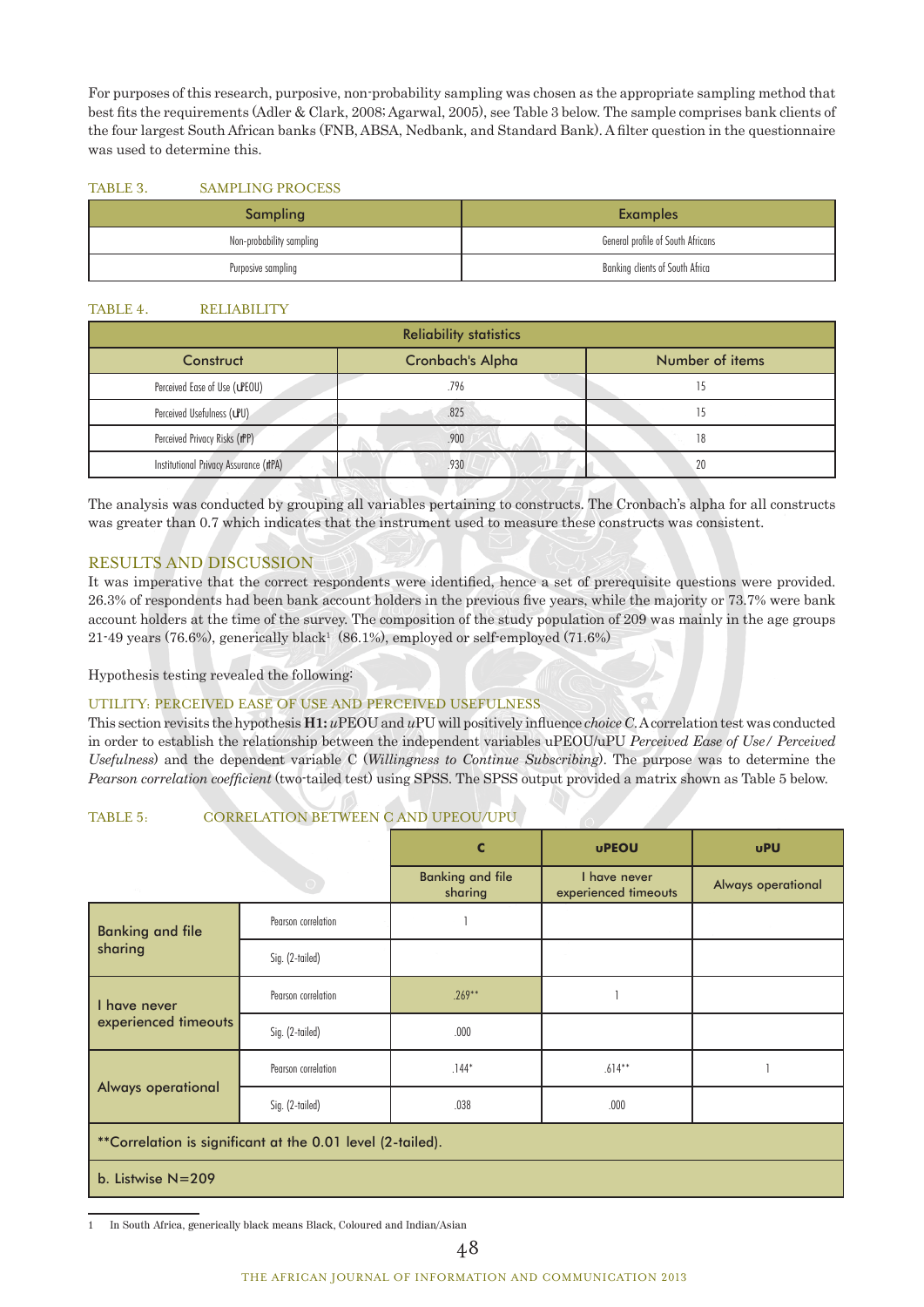Data analysis shows that *u*PEOU and *u*PU positively influence C with a Pearson correlation coefficient of *r* = **.269**  and **.144** respectively. The Significance Value for *u*PEOU is less than **.001** (as indicated by the double asterisk (\*\*) after the coefficient). The significance value shows that the probability of getting a correlation coefficient this big in a sample of 209 respondents if the null hypothesis were true is very low. Although we can state with certainty that *u*PEOU will positively influence C, since the significance is less than .001 we cannot state the same (with any certainty) with the variable PU which has a significance of **.038** that *u*PU is related to willingness to subscribe C.

We may reject the null hypothesis.

## PERCEIVED PRIVACY RISK

This section revisits the hypothesis: **H3**- *r*PP (Perceived Privacy Risk) will negatively influence C. The SPSS output provided a matrix shown as **Table 6** below. Data analysis show that two constructs used for *r*PP are both negatively related to C (weak relationship) with a Person correlation coefficient of *r* = -.**204**\*\* and **-.048** respectively.

### TABLE 6: CORRELATION BETWEEN RPP AND C

|                                                                                                |                     | $\mathsf{C}$                       | rPP                                                                                            | rPP                                                                                         |
|------------------------------------------------------------------------------------------------|---------------------|------------------------------------|------------------------------------------------------------------------------------------------|---------------------------------------------------------------------------------------------|
|                                                                                                |                     | <b>Banking and file</b><br>sharing | Mobile banking<br>applications inform<br>subscribers about<br>ways of reinforcing<br>security. | Mobile banking<br>applications provide<br>tips on security<br>mechanisms' best<br>practice. |
| <b>Banking and file</b>                                                                        | Pearson correlation |                                    |                                                                                                |                                                                                             |
| sharing                                                                                        | Sig. (2-tailed)     |                                    |                                                                                                |                                                                                             |
| Mobile banking<br>applications inform<br>subscribers about<br>ways of reinforcing<br>security. | Pearson correlation | $-.204**$                          |                                                                                                |                                                                                             |
|                                                                                                | Sig. (2-tailed)     | .003                               |                                                                                                |                                                                                             |
| Mobile banking<br>applications provide                                                         | Pearson correlation | $-.048$                            | $.622**$                                                                                       |                                                                                             |
| tips on security<br>mechanisms' best<br>practice.                                              | Sig. (2-tailed)     | .490                               | .000                                                                                           |                                                                                             |
| **Correlation is significant at the 0.01 level (2-tailed).                                     |                     |                                    |                                                                                                |                                                                                             |
| b. Listwise $N=209$                                                                            |                     |                                    |                                                                                                |                                                                                             |

In light of South African consumers' perceived privacy threats the variable, consumer choice C, is dependent on South African banking institutions intervening by providing reassurance to consumers regarding security risk. There is a very weak relationship  $(r = -0.048)$ , significant at  $p = .490$ , meaning that we cannot conclusively state that risk has an influence on a consumer's choice on continued use of mobile banking services even though they could be aware of such risk. This is because the **p** value is not significant (**p =.490**).

#### INSTITUTIONAL PRIVACY ASSURANCE

This section revisits the hypothesis: **H4:** *r*IPA (*Institutional Privacy Assurance*) will negatively influence C. The SPSS output provided a matrix shown as **Table 7** below. Data analysis shows that two constructs used for rIPA are both negatively related to C with a Person correlation coefficient of r = **-.056** and **-.007** respectively.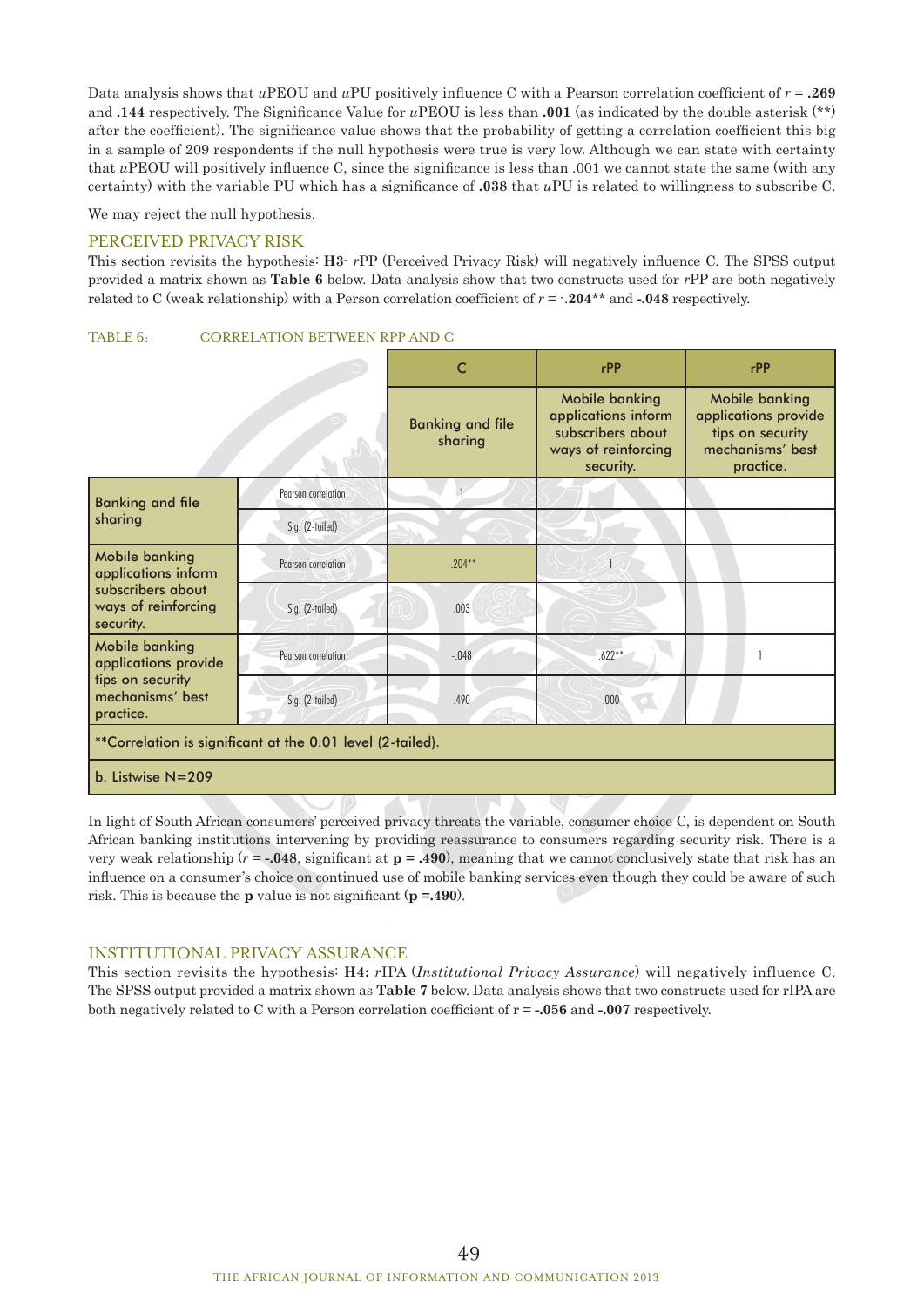#### TABLE 7: CORRELATION BETWEEN C AND RIPA

|                                          |                                                            | C                                  | rlPA                                                                             | rIPA                                                                                 |  |
|------------------------------------------|------------------------------------------------------------|------------------------------------|----------------------------------------------------------------------------------|--------------------------------------------------------------------------------------|--|
|                                          |                                                            | <b>Banking and file</b><br>sharing | I am satisfied with<br>my bank's mobile<br>banking application<br>privacy policy | My bank provides<br>explanations for the<br>collection of my personal<br>information |  |
| Banking and file                         | Pearson correlation                                        |                                    |                                                                                  |                                                                                      |  |
| sharing                                  | Sig. (2-tailed)                                            |                                    |                                                                                  |                                                                                      |  |
| I am satisfied with<br>my bank's mobile  | Pearson correlation                                        | $-.056$                            |                                                                                  |                                                                                      |  |
| banking application<br>privacy policy    | Sig. (2-tailed)                                            | .421                               |                                                                                  |                                                                                      |  |
| My bank provides<br>explanations for the | Pearson correlation                                        | $-.007$                            | $.463**$                                                                         |                                                                                      |  |
| collection of my<br>personal information | Sig. (2-tailed)                                            | .914                               | .000                                                                             |                                                                                      |  |
|                                          | **Correlation is significant at the 0.01 level (2-tailed). |                                    |                                                                                  |                                                                                      |  |
| b. Listwise $N = 209$                    |                                                            |                                    |                                                                                  |                                                                                      |  |

The data shows weak relationships and that institutional privacy assurance (rIPA) most likely affects the consumer's choice, but not as strongly as originally envisaged. According to data, the role of banks in providing assurance and maintaining obligations (or lack thereof) towards the privacy of client's personal information has not been significant.

# REVISITING THE RATIONAL CHOICE MODEL FOR MOBILE BANKING UTILITY AND RISK

Based on empirical data we revisit and populate the model Figure 2, now shown as Figure 4: South African mobile banking consumer choice is influenced more by the perceived ease of use (u*PEOU*) of a technology (r = .**269\*\***) than by perceived risk (r*PP*) (r = -.**204\*\***). According to this study, the u*PEOU* variable has the most significant influence over all other variables when determining whether or not a consumer would continue subscribing to mobile banking services.

This is significant because it shows how mobile banking technology and services are currently perceived. The South African consumer (21-49, generically black, employed or self-employed) will forgo concerns about privacy and security in favour of utility. In banking contexts, this is a potentially significant insight for banking institutions, particularly if consumers exhibit this behaviour *after they start using mobile banking services*. The results can be interpreted to mean that once mobile banking is initiated, risk would not constitute a significant deterrent.

## FIGURE 4: RATIONAL CHOICE CONCEPTUAL MODEL SHOWING EMPIRICAL RELATIONSHIPS

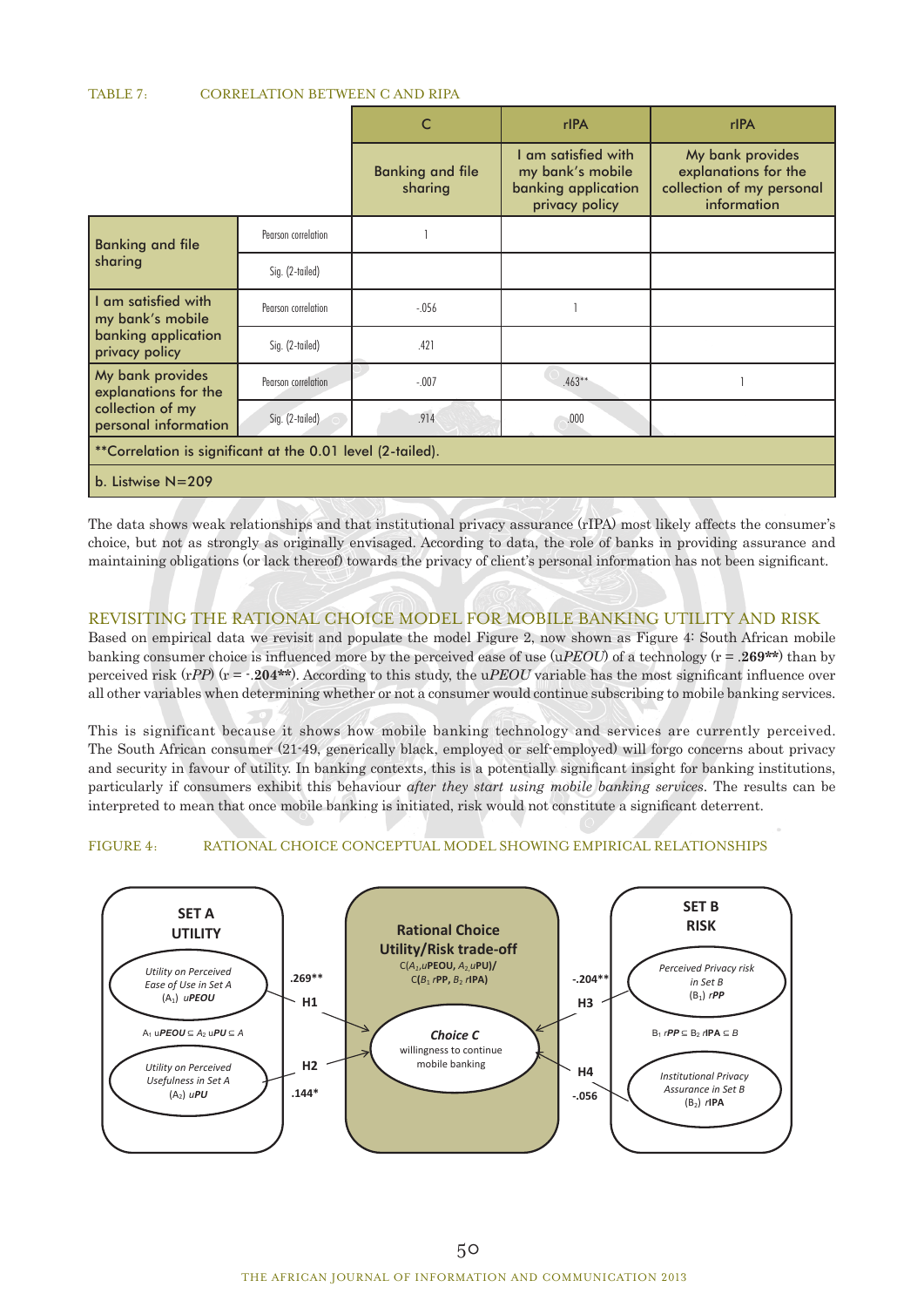Drawing on the insights from rational choice theory this work provides empirical evidence of a weak relationship between consumers' perceived privacy risk (*r*PP) and their willingness to continue to subscribe (C). This is an interesting finding because it shows that consumers' understanding of privacy and security may not dampen their willingness to use Internet banking when there is perceived technological utility. Empirical data shows that uPEOU has a much stronger relationship with C than all other variables. It follows then that this is the rational choice explicated in this study. While South Africa was the study country, the results may have broader applicability, as the sample included a cross-section of the population according to geo-economic context (city, peri-urban, town), age, race and employment status.

## IMPLICATIONS OF STUDY FOR INDUSTRY

Financial institutions should be aware that consumers of mobile banking will make choices that are not static. Dynamism in choices will depend on the following variables that are likely to shape perception of utility for mobile banking depending on whether consumers will gain or not at any point in time. These variables will include how utility (as opposed to risk) is framed, anchored, endowed and fair (Yang & Lester, 2008).

At present, the study has shown that the average consumer is willing to continue to subscribe (*choice* C) as long as there is perceived usefulness of the technology. A strong mobile banking brand must effectively portray utility and trust, while addressing risk, thus strengthening choice. Banks and the mobile telecommunications industry must build a clear brand that aims towards consolidating risk assurance and utility for consumers. Strong branding should be supported by continuous innovation in security standards and analysis of emergent security risks.

#### IMPLICATIONS FOR THEORY

This limited study contributed toward the construction of a broader knowledge base for understanding the choice of banking consumers to continue to use mobile banking. From a consumer perspective, the use of rational choice theory offers a way of conceptualising the choice made by a banked consumer. The study highlights the idea that privacy (and security risk) should not be looked at in isolation from other variables such as utility of technology. Significantly, according to the findings of this study, utility may at times override privacy and security concerns. This should be of concern to practitioners of data and information security, particularly if dynamics of utility variables keep changing in the context of transition to a digital banking and financial system. Greater investment is required in research and development (R&D) for information security products and services as the digital era advances, including on the African continent where R&D investment is meagre.

#### LIMITATIONS OF STUDY

One of the main limitations of this study is the notion that decisions are always rational. Other studies that show that this is not always the case include work by Yang & Lester (2008), who have philosophised about the existence of irrational behavior and argue that decisionmakers may not always optimise computational power in pursuit of maximising expected utility. Furthermore, in order to understand the decisionmaking process and choice of decisionmakers, qualitative approaches would be more appropriate to extract the reasons behind consumer choice.

#### **CONCLUSION**

The article examined consumer choice and the willingness of consumers to continue subscribing to mobile banking services. Indeed, increased mobile banking and mobile money transfer revenues across the continent (Toyama, 2009; Mishra & Bisht, 2013) suggest that these are common choices. The empirical results reveal that while theory may emphasise risk, perceived utility was noted as the overriding factor that influenced willingness to continue using mobile banking. At this stage it may be difficult to tell whether experience and familiarity with applications similar to mobile banking service applications played a catalysing role in influencing choice. Future research can consider the plausibility of other factors that influence choice in subscribing to mobile banking services.

Finally, as discussed above, it is disturbing that mobile banking consumers are paying less attention to risk. More needs to be done to raise awareness of security concerns and to build innovation capability in the field of information security for mobile banking and mobile money.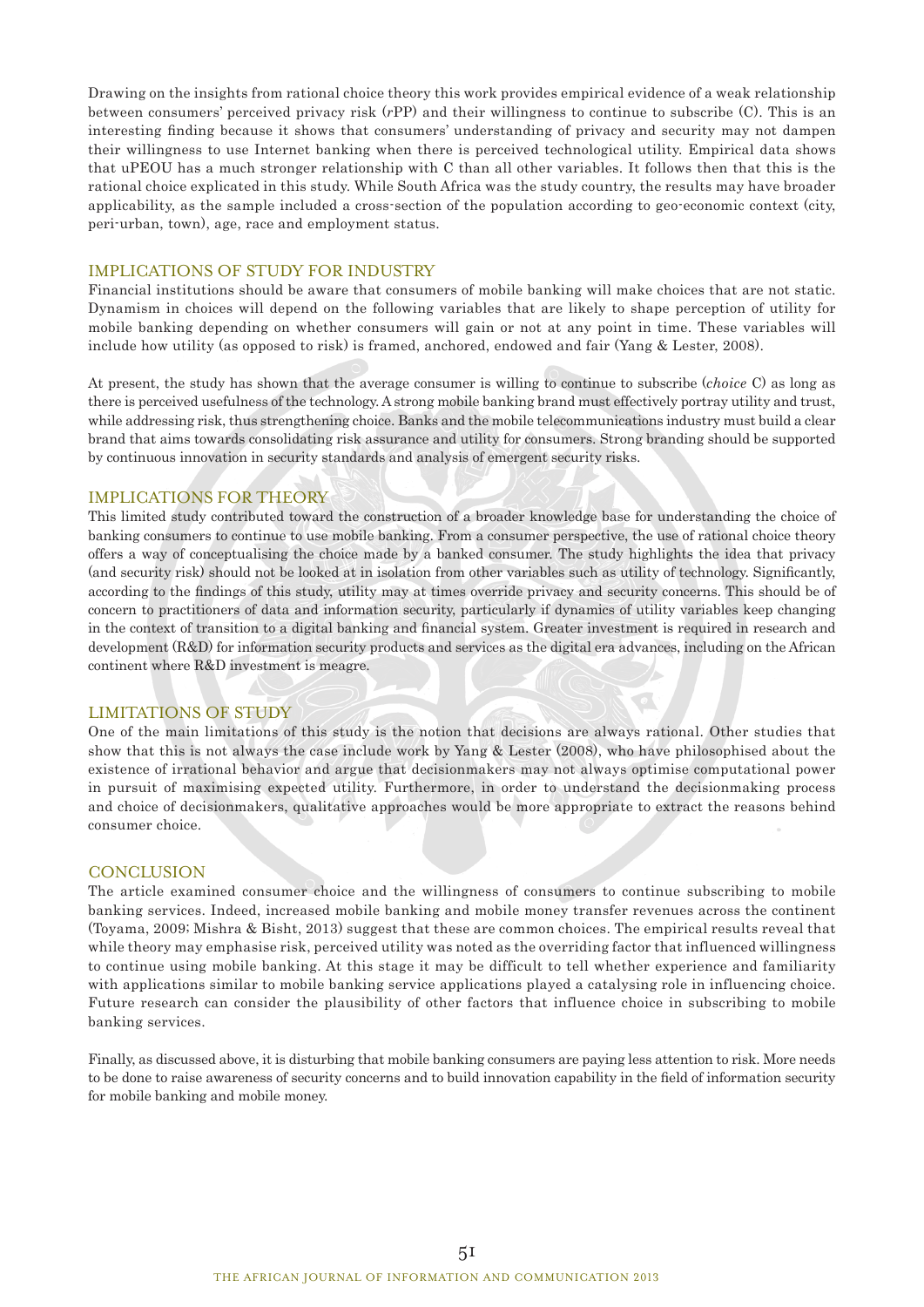#### **REFERENCES**

Adler, E. & Clark, R. (2008). How it's done: *An invitation to social research*, 3rd edition. Thomson, California.

Agarwal, B. (2005). *Programmed statistics: Question-answers*, 3rd edition. New Age International, New Delhi.

Ayo C. & Ukpere W. (2010). Design of a secure unified e-payment system in Nigeria: A case study. *African Journal of Business Management* 4(9) pp. 1753-1760.

Barman, S. (2002). *Writing Information Security Policies*. New Riders, Indiana.

Bridge G. (2009). Rational choice theory and rational choice Marxism, *International Encyclopedia of Human Geography,* pp. 100-106.

Cate, F. (1997). Privacy in the information age. The Brookings Institution, Washington.

CGAP (2010). Update on Regulation of Branchless Banking in Kenya. CGAP.org. Retrieved 16 November 2013 from http://www.cgap.org/sites/default/files/CGAP-Regulation-of-Branchless-Banking-in-Kenya-Jan-2010.pdf.

Chege, F. & Wepukhulu, J. (2013). The effect of mobile money transfer on working capital management: A case of debt collection at NAWASSCO. *Research Journal of Finance and Accounting*, 4(14) pp 66-71.

De Vaus, D. (2002). *Analyzing social science data: 50 key problems in data analysis*. Sage, London.

Elliot, G. & Phillips, N. (2004). Mobile commerce and wireless computing systems. Pearson, Harlow.

Essegbey, G. & Frempong G. (2011). Creating space for innovation: The case of mobile telephony in MSEs in Ghana, *Technovation*, 31 pp. 679-688.

Foster, J. (1998). Data analysis using SPSS for Windows: A beginner's guide. Sage, London.

Giordano, S. (2010). Applying information security and privacy principles to governance, risk management and compliance, SANS Institute InfoSec Reading Room, pp.1-32.

Gregory, R. (1996). *Psychological testing: History, principles and applications*, 2nd edition. Allyn & Bacon, Boston.

- Huang, S., Shen, W., Yen, D. & Chou, L. (2011). IT governance: Objectives and assurances in Internet banking, *Advances in Accounting, incorporating Advances in International Accounting*, 27 pp.406-414.
- Hu, W., Lee, C. & Kou, W. (2005). Advances in security and payment methods for mobile commerce. Idea Group Publishing, Hershey.
- Husted, N., Saidi, H. & Gehani, A. (2011). Smartphone security limitations: Conflicting traditions, Proceedings of the 2011 Workshop on governance of technology, information and policies, ACM, New York.
- Korb, B. (2013). Implementation of POPI Act means companies must secure their information. IT Governance and Risk Management, ITWeb, Retrieved 10 October 2013 from http://www.itweb.co.za/index.php?option=com\_content&view=article&id=63461.
- Legris, P., Ingham, J. & Collerette, P. (2003). Why do people use information technology? A critical review of the technology acceptance model. *Information & Management,* 40 pp. 191-204.

McKnight, D., Choudhury V. & Kacmar, C. (2002). Developing and validating trust measures for e-commerce: An integrative typology, *Information Systems Research*, 13(3) pp. 334-359.

Miljkovic, D. (2005). Rational choice and irrational individuals or simply an irrational theory: A critical review of the hypothesis of perfect rationality. Journal of Socio-Economics, 34(5) pp. 621-634.

Mishra, V. & Bisht, S. (2013). Mobile banking in a developing economy: A customer-centric model for policy formulation. *Telecommunications Policy,* 37(6-7) pp. 503-514.

Pai, F. & Huang, K. (2011). Applying the technology acceptance model to the introduction of healthcare information systems. *Technological Forecasting & Social Change*, 78 pp. 650-660.

Park, S. (2009). An analysis of the technology acceptance model in understanding university students' behavioral intention to use e-learning. *Educational Technology & Society*, 12(3) pp. 150-162.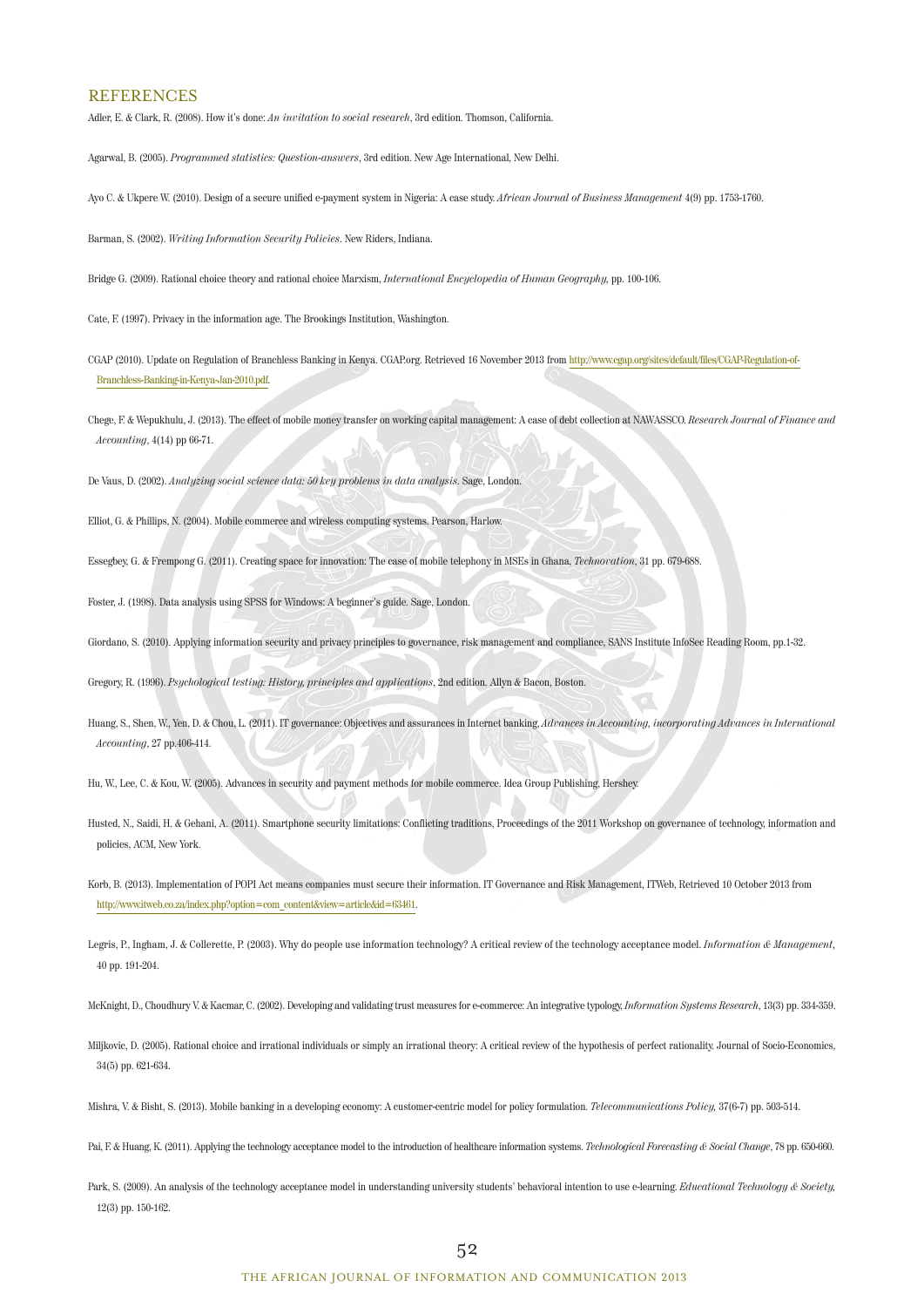Shaw, P. (2001). *e-Business privacy and trust: Planning and management strategies*. John Wiley & Sons, New York.

Shen, Y., Huang C., Chu, C. & Hsu, C. (2010). A benefit-cost perspective of the consumer adoption of the mobile banking system. *Behavior & Information Technology*, 29(5) pp. 497-511.

Solovo, D., Rotenberg, M. & Schwartz, P. (2006). *Privacy, information, and technology*. Aspen Publishers, New York.

SouthAfrica.info (2012) South Africa banks go mobile. SouthAfrica.info, retrieved 10 Oct 2013 from http://www.southafrica.info/business/trends/newbusiness/mobile-banking-050412.htm.

- Toyama, K. (2009). Mobile banking adoption and usage by low-literate, low income users in the developing world. *Journal of Internalization, Design and Global Development*, pp. 485-494.
- Turner, M., Kitchenham, B., Brereton, P., Charters, S. & Budgen, D. (2010). Does the technology acceptance model predict actual use? A systematic literature review. *Information and Software Technology*, 52 pp. 463-479.
- Venkatesh, V. (2000). Determinants of perceived ease of use: Integration control, intrinsic motivation, and emotion into the technology acceptance model. *Information Systems Research*, 11(4) pp. 342-365.

Yang, B. & Lester, D. (2008). Reflections on rational choice: The existence of systematic irrationality. *The Journal of Socio-Economics*, 37(3) pp. 1218-1233.

Yoo, Y., Lee, J. & Rowley, C. (2008). *Trends in mobile technology and business in the Asia-Pacific region*. Chandos Publishing, Oxford.

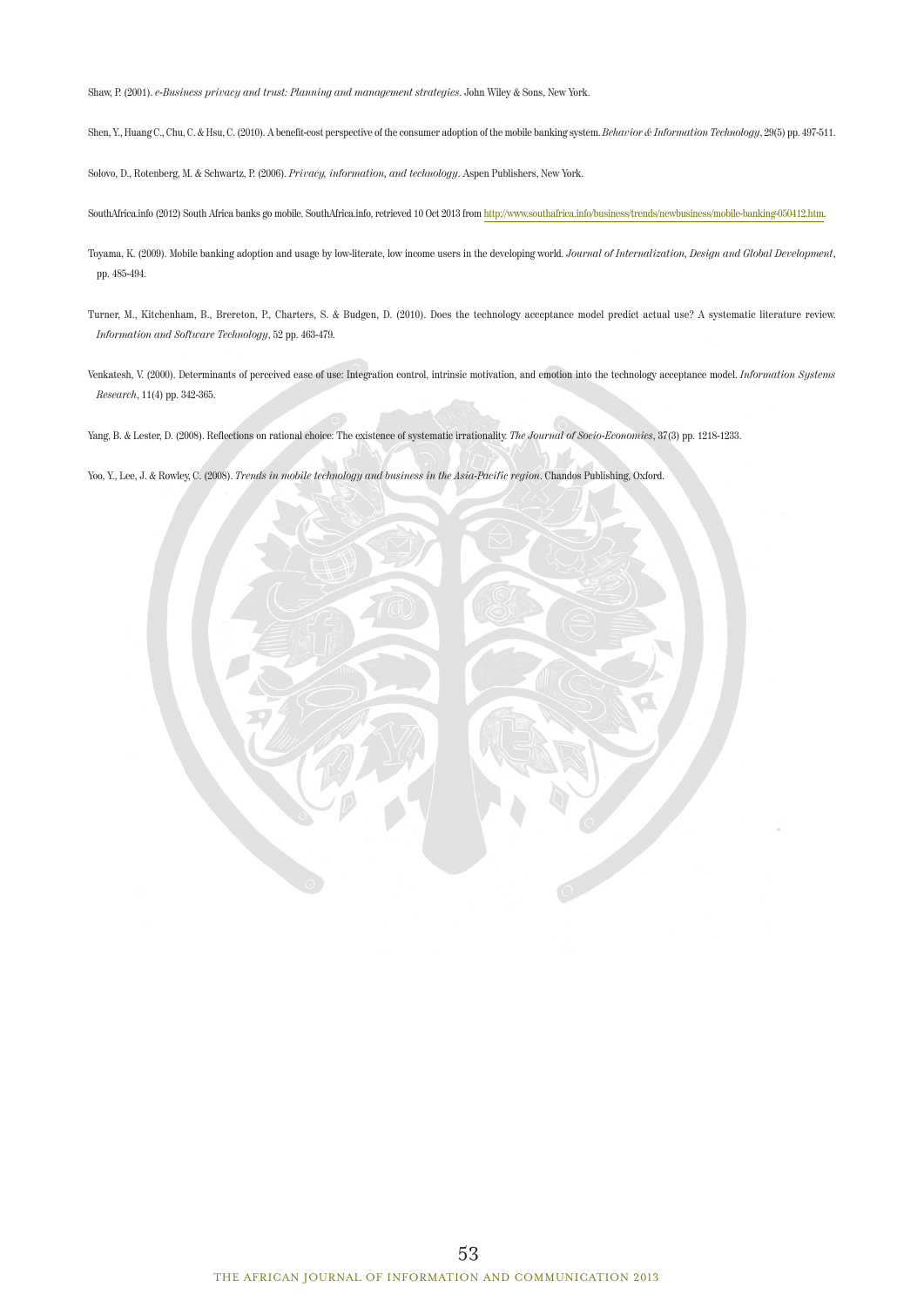# APPENDIX: Survey Questionnaire

SECTION 1: BACKGROUND INFORMATION

Location ………………………….

1.1. Have you been an account holder of a South African bank?

| Yes, I have been in the past five years   |  |
|-------------------------------------------|--|
| Yes, I currently am                       |  |
| No, I haven't been in the past five years |  |

*If you marked 1 or 2, then proceed to the questions below, or your participation in this questionnaire ends here. Thank you for participating.*

1.2. Do you own a cellphone?

| Yes            |  |
|----------------|--|
| No <sup></sup> |  |

*If you marked 1, then proceed to the questions below, or your participation in this questionnaire ends here. Thank you for participating.*

## 1.3. Can your cellphone launch an Internet browser?

| Yes      |  |
|----------|--|
| No       |  |
| Not sure |  |

*If you marked 1 or 3, then proceed to the questions below, or your participation in this questionnaire ends here. Thank you for participating.*

1.4. Have you used your cellphone's Internet to receive and perform any of the activities below? (Please indicate with an X where applicable)

| RSS feeds                                         |  |
|---------------------------------------------------|--|
| Mobile banking                                    |  |
| Online streaming (ie audio, TV, Film, etc.)       |  |
| Downloads (ie Games, Music, etc.)                 |  |
| Social networks (ie Facebook, Twitter, BBM, etc.) |  |
| Email                                             |  |
| Modem & hotspot                                   |  |
| Content subscriptions (ie magazines, news, etc.)  |  |
| File sharing                                      |  |
| Other, please specify:                            |  |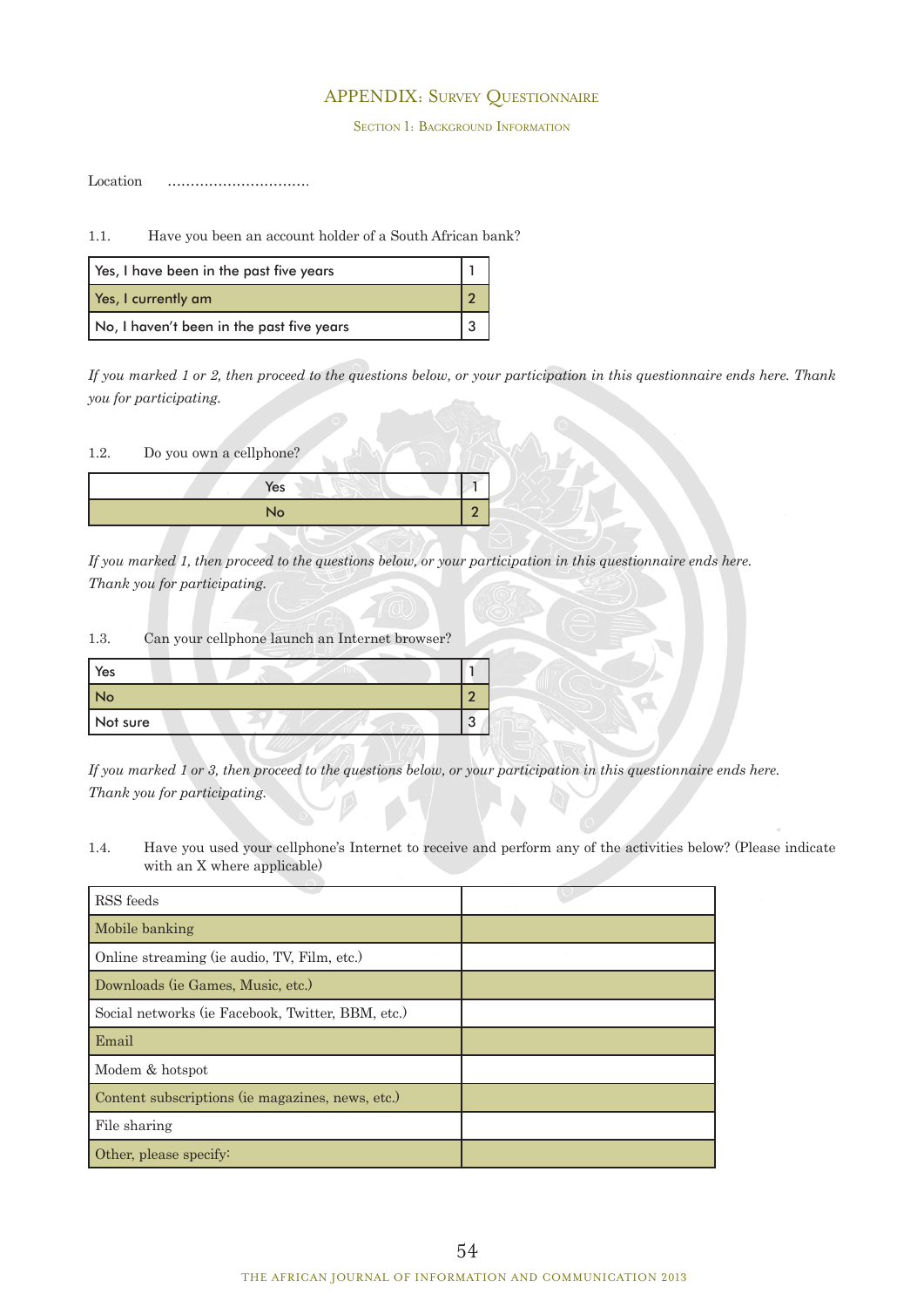#### SECTION 2: BIOGRAPHIC INFORMATION

*This section of the questionnaire refers to background (biographical) information. Although we are aware of the sensitivity of the questions in this section, the information will allow us to compare groups of respondents. Once again, we assure you that your response will remain confidential and anonymous. Your cooperation is appreciated*.

#### 2.1. Gender

| Male   |  |
|--------|--|
| Female |  |

# 2.2. Age group

| 20 or younger |   |
|---------------|---|
| $21 - 29$     | າ |
| $30 - 39$     | 3 |
| $40 - 49$     |   |
| $50 - 59$     | 5 |
| 60 or older   |   |

#### 2.3. Ethnicity

| <b>Black</b>    |   |
|-----------------|---|
| Coloured        |   |
| Indian or Asian | 3 |
| White           |   |

## 2.4. Marital status

| Single                 |  |
|------------------------|--|
| <b>Married</b>         |  |
| <b>Divorced</b>        |  |
| Living with partner    |  |
| Widowed                |  |
| Other, please specify: |  |

# 2.5. Highest educational qualification achieved

| Grade 11 or lower (Std 9 or lower) |   |  |  |  |  |
|------------------------------------|---|--|--|--|--|
| Grade 12 (Matric, Std 10)          |   |  |  |  |  |
| Post-matric diploma or certificate | З |  |  |  |  |
| <b>Baccalaureate degree(s)</b>     |   |  |  |  |  |
| Post-Graduate degree(s)            |   |  |  |  |  |

2.6. How would you describe the area in which you are residing?

| ' Urban      |   |
|--------------|---|
| <b>Rural</b> | c |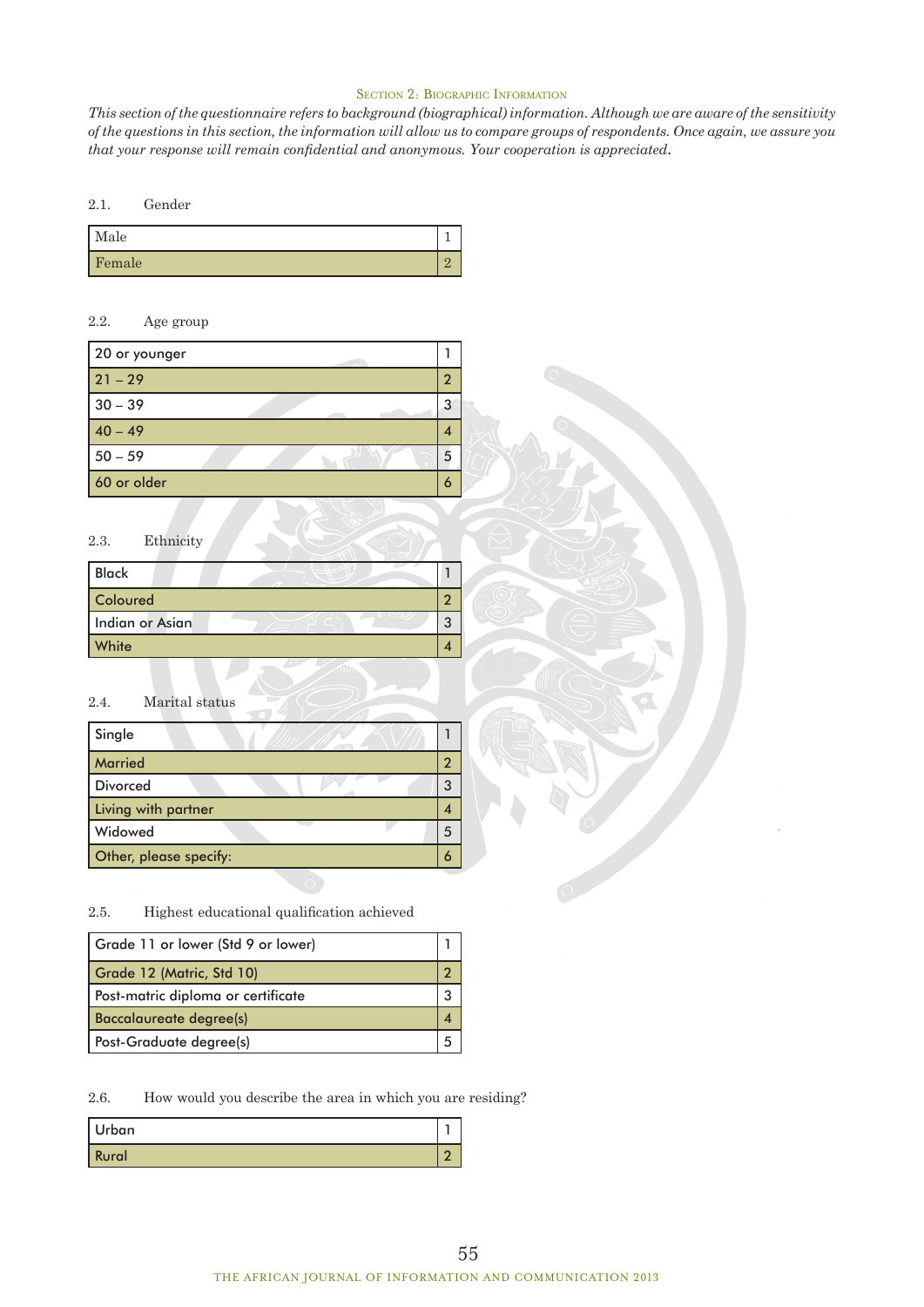2.7. Size of your household, ie the number of people, including yourself, who live in your house/dwellings for at least three months of the year?

| Live alone |   |
|------------|---|
| ່າ         | ົ |
| 3          |   |
|            |   |
| 5          |   |
| 6 or more  |   |

## 2.8. Employment status

| Employed                              |  |
|---------------------------------------|--|
| Self-employed /independent consultant |  |
| Unemployed                            |  |
| Student                               |  |
| Other, please specify:                |  |

*If you marked 1, 2 or 5, then proceed to the question below (2.9.), otherwise proceed to Section C.*

# 2.9. Employment industry

| Construction, trades & mining                | $\mathbf{1}$   |
|----------------------------------------------|----------------|
| <b>Education and teaching</b>                | $\overline{2}$ |
| <b>Banking &amp; finance</b><br>$\sqrt{10n}$ | 3              |
| Media                                        | 4              |
| Automotive                                   | 5              |
| <b>Telecommunications</b>                    | 6              |
| ΙT                                           | 7              |
| Government                                   | 8              |
| Non-governmental organisation                | 9              |
| Consulting                                   | 10             |
| Safety and security                          | 11             |
| Manufacturing & production                   | 12             |
| Legal                                        | 13             |
| Property                                     | 14             |
| Recruitment                                  | 15             |
| Science & research                           | 16             |
| Sports & lifestyle                           | 17             |
| Travel, leisure & tourism                    | 18             |
| Aerospace & aviation                         | 19             |
| <b>Customer service &amp; call centre</b>    | 20             |
| Insurance                                    | 21             |
| Retail & wholesale                           | 22             |
| Agriculture, fishing & forestry              | 23             |
| <b>Catering &amp; hospitality</b>            | 24             |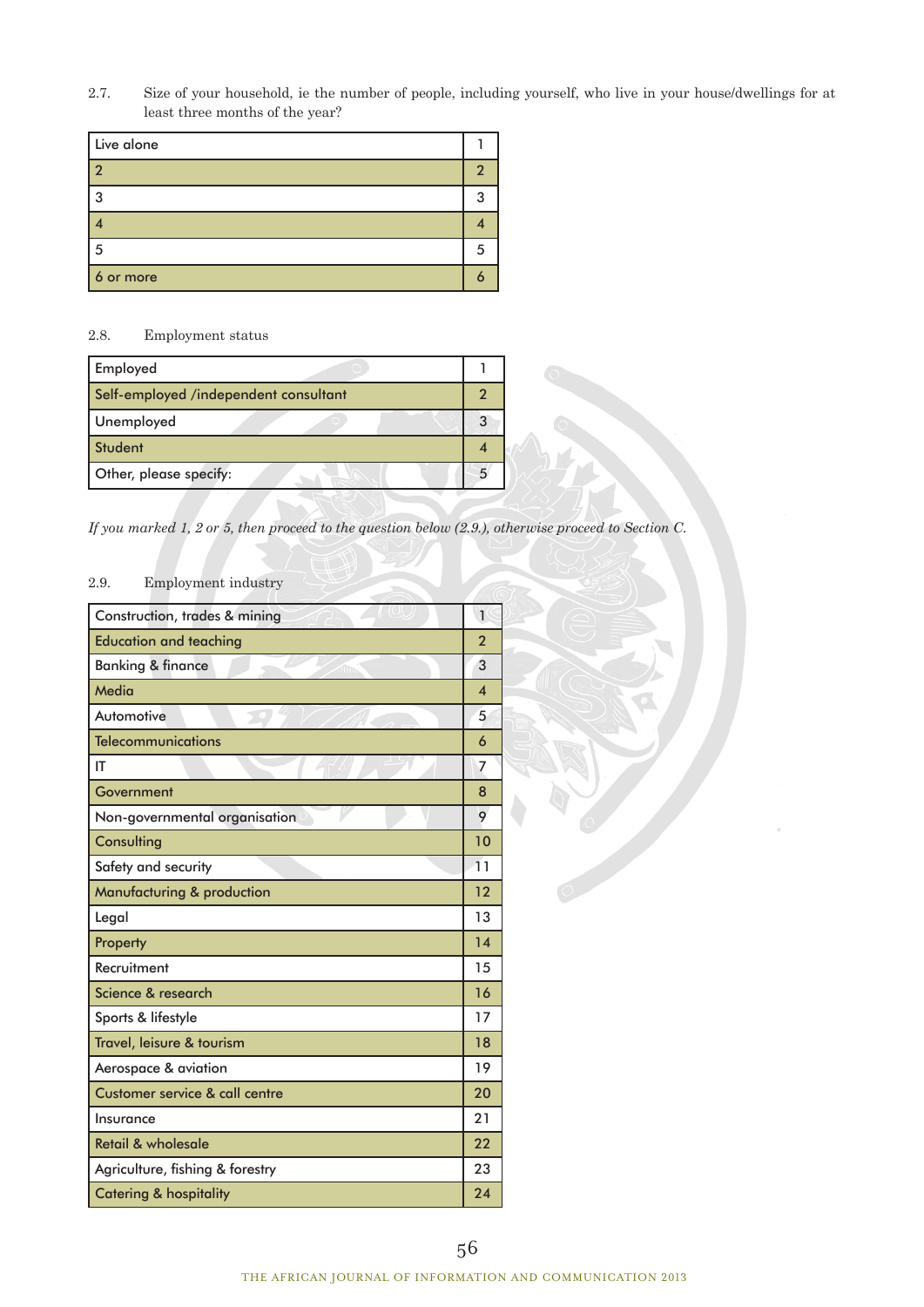| Fashion, art & design              | 25 |
|------------------------------------|----|
| Health, medicine & nursing         | 26 |
| Marketing, advertising & PR        | 27 |
| Oil, gas & alternative energy      | 28 |
| Purchasing & supply chain          | 29 |
| <b>Sales</b>                       | 30 |
| Social services                    | 31 |
| <b>Transport &amp; logistics</b>   | 32 |
| Installation, maintenance & repair | 33 |
| Warehousing & distribution         | 34 |
| Other, please specify:             | 35 |

## SECTION 3: PERCEPTIONS

*Please note that every question in this section and sections to follow is associated with two scales: the first part seeks your level of agreement or disagreement towards the given statement; the second part aims to identify your level of importance towards the given statement.*

3.1 Choice (please indicate by making an X in the relevant column)

|                     |                                                                                         |                   |                |         | Current |                | Level of importance |                       |         |                         |           |
|---------------------|-----------------------------------------------------------------------------------------|-------------------|----------------|---------|---------|----------------|---------------------|-----------------------|---------|-------------------------|-----------|
| <b>Item</b><br>code | Question                                                                                | Strongly disagree | Disagree       | Neutral | Agree   | Strongly agree | Not important       | Somewhat<br>important | Neutral | Very important          | Essential |
| CO <sub>1</sub>     | Mobile banking is<br>important to my life                                               |                   | 2              | 3       |         | 5              |                     | $\overline{2}$        | 3       | $\overline{\mathbf{4}}$ | 5         |
| CO <sub>2</sub>     | I conduct and share<br>personal banking<br>information/files across<br>my mobile device |                   | $\overline{2}$ | 3       | 4       | $5\phantom{1}$ |                     | $\overline{2}$        | 3       | $\overline{\mathbf{4}}$ | 5         |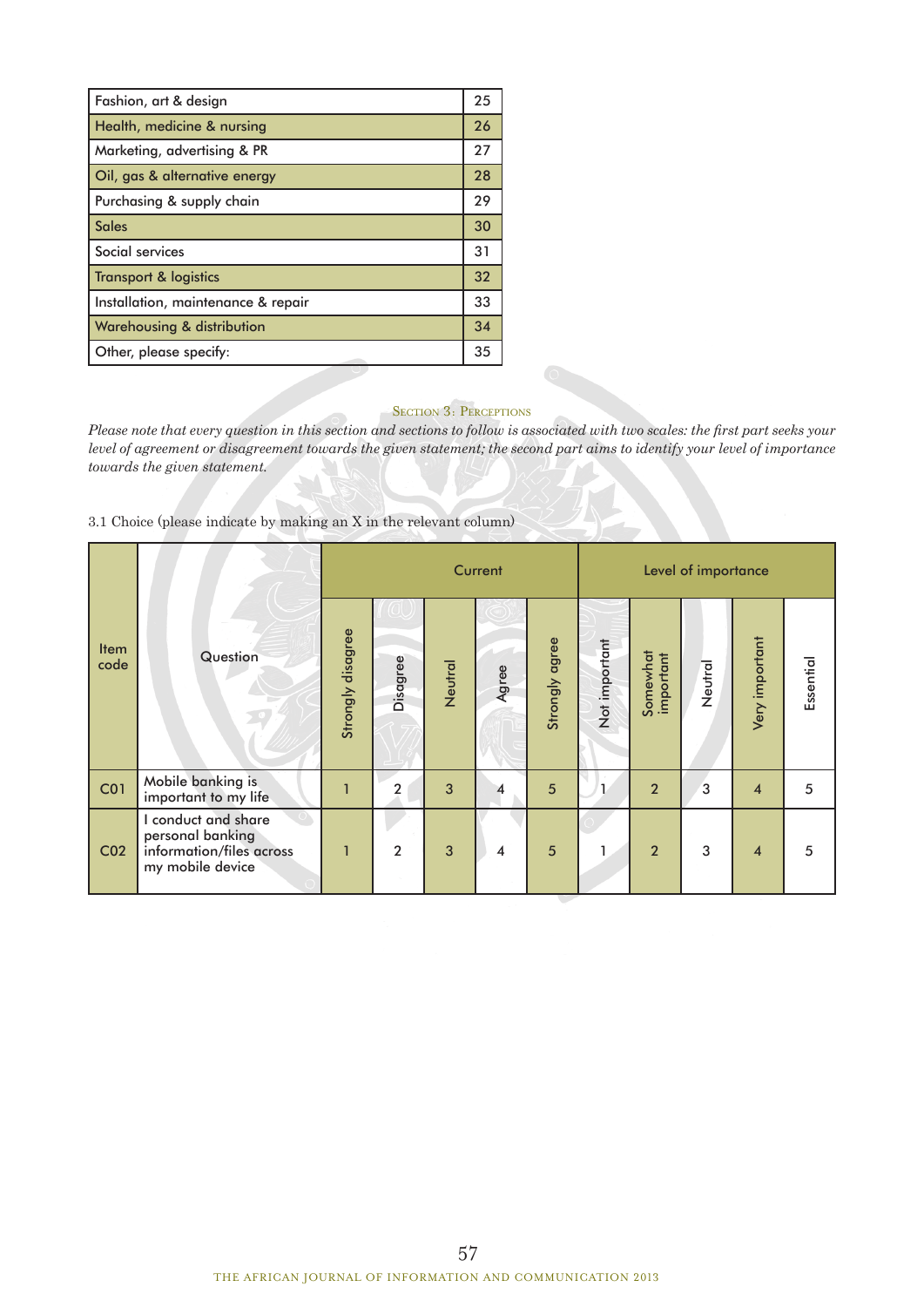## SECTION 4: PERCEPTIONS (EXTRACT OF ACTUAL)

*Please note that every question in this section and sections to follow is associated with two scales: the first part seeks your level of agreement or disagreement towards the given statement; the second part aims to identify your level of importance towards the given statement.*

|           |                                                                                                        |                   |                | Current |                         |                | Level of importance  |                       |         |                         |           |
|-----------|--------------------------------------------------------------------------------------------------------|-------------------|----------------|---------|-------------------------|----------------|----------------------|-----------------------|---------|-------------------------|-----------|
| Item code | Question                                                                                               | Strongly disagree | Disagree       | Neutral | Agree                   | Strongly agree | Not important        | Somewhat<br>important | Neutral | Very important          | Essential |
| PEOU01    | Mobile banking<br>applications are easy to<br>install                                                  | $\mathbf{1}$      | $\overline{2}$ | 3       | 4                       | 5              | $\mathbf{1}$         | $\overline{2}$        | 3       | $\overline{\mathbf{4}}$ | 5         |
| PEOU02    | I have never experienced<br>timeouts with mobile<br>banking applications.                              | $\mathbf{1}$      | $\overline{2}$ | 3       | $\overline{4}$          | 5              | $\ddot{\phantom{1}}$ | $\overline{2}$        | 3       | $\overline{\mathbf{4}}$ | 5         |
| PEOU03    | Mobile banking<br>applications allow<br>conducting of banking at<br>any time of the day.               | $\overline{1}$    | $\overline{2}$ | 3       | $\overline{4}$          | 5              | $\mathbf{1}$         | $\overline{2}$        | 3       | $\overline{\mathbf{4}}$ | 5         |
| PEOU04    | Waiting period for<br>authentication into mobile<br>banking applications is<br>short.                  | $\overline{1}$    | $\overline{2}$ | 3       | $\overline{\mathbf{4}}$ | 5              | $\mathbf{1}$         | $\overline{2}$        | 3       | $\overline{\mathbf{4}}$ | 5         |
| PEOU05    | Doing banking using<br>mobile banking<br>applications is error-free.                                   | $\mathbf{1}$      | $\overline{2}$ | 3       | $\overline{\mathbf{4}}$ | 5              | $\mathbf{1}$         | $\overline{2}$        | 3       | $\overline{\mathbf{4}}$ | 5         |
| PEOU06    | Mobile banking<br>applications' default<br>screen lists types of<br>banking transactions<br>available. | $\mathbf{1}$      | $\overline{2}$ | 3       | $\overline{\mathbf{A}}$ | 5              | $\mathbf{1}$         | $\overline{2}$        | 3       | $\overline{\mathbf{4}}$ | 5         |
| PEOU07    | Mobile banking<br>applications offer helpful<br>tips on banking using a<br>mobile device.              | $\mathbf{1}$      | $\overline{2}$ | 3       | $\overline{\mathbf{4}}$ | 5              | 1                    | $\overline{2}$        | 3       | $\overline{\mathbf{4}}$ | 5         |

4.1 Perceived ease of use (please indicate by making an X in the relevant column) (extract of actual)

4.2 Perceived usefulness (please indicate by making an X in the relevant column) (extract of actual)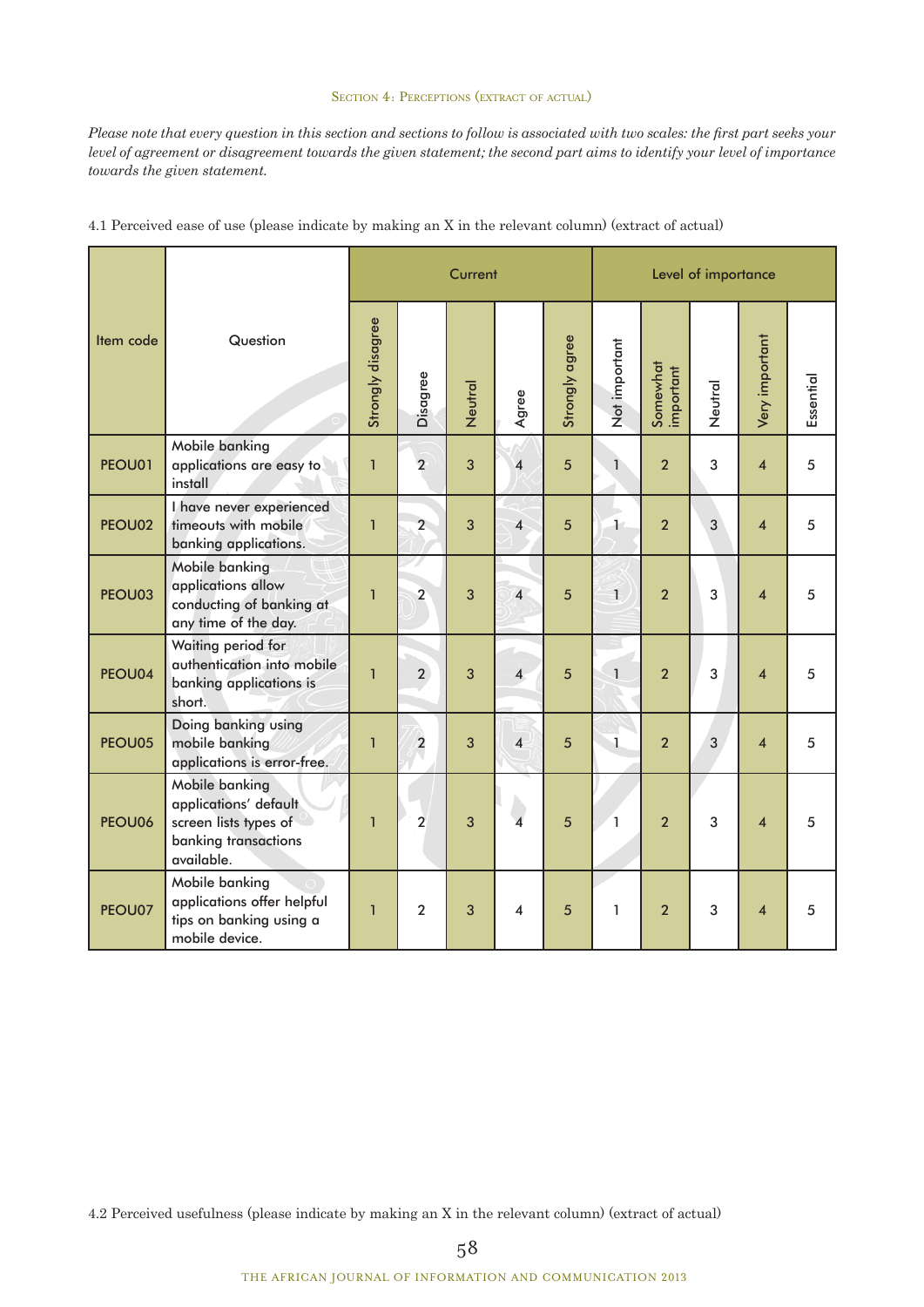|             |                                                                                                   |                   |                | Current |                         |                | Level of importance |                       |         |                         |           |
|-------------|---------------------------------------------------------------------------------------------------|-------------------|----------------|---------|-------------------------|----------------|---------------------|-----------------------|---------|-------------------------|-----------|
| Item code   | Question                                                                                          | Strongly disagree | Disagree       | Neutral | Agree                   | Strongly agree | Not important       | Somewhat<br>important | Neutral | Very important          | Essential |
| <b>PU01</b> | Mobile banking<br>applications allow for<br>viewing of bank account<br>statements.                | $\mathbf{1}$      | $\overline{2}$ | 3       | 4                       | 5              | 1                   | $\overline{2}$        | 3       | $\overline{\mathbf{4}}$ | 5         |
| <b>PU02</b> | Mobile banking<br>applications help me avoid<br>standing in long queues at<br>the bank's branch.  | $\mathbf{1}$      | $\overline{2}$ | 3       | 4                       | 5              | 1                   | $\overline{2}$        | 3       | $\overline{4}$          | 5         |
| <b>PU03</b> | Mobile banking<br>applications allow for the<br>purchases of prepaid<br>airtime, electricity etc. | $\mathbf{1}$      | $\overline{2}$ | 3       | $\overline{\mathbf{4}}$ | 5              | Ŧ                   | $\overline{2}$        | 3       | $\overline{\mathbf{4}}$ | 5         |
| <b>PU04</b> | Mobile banking<br>applications permits the<br>making of payments.                                 | $\mathbf{1}$      | $\overline{2}$ | 3       | 4                       | 5              | $\mathbf{1}$        | $\overline{2}$        | 3       | $\overline{\mathbf{4}}$ | 5         |
| <b>PU05</b> | Mobile banking<br>applications are always<br>operational.                                         | $\mathbf{1}$      | $\overline{2}$ | 3       | $\overline{\mathbf{4}}$ | 5              | $\overline{1}$      | $\overline{2}$        | 3       | $\overline{\mathbf{4}}$ | 5         |
| <b>PU06</b> | Mobile banking<br>applications permits the<br>making cash transfers.                              | $\mathbf{1}$      | $\overline{2}$ | 3       | 4                       | 5              | $\mathbf{1}$        | $\overline{2}$        | 3       | $\overline{\mathbf{4}}$ | 5         |

4.3 Perceived privacy risks (please indicate by making an X in the relevant column) (extract of actual)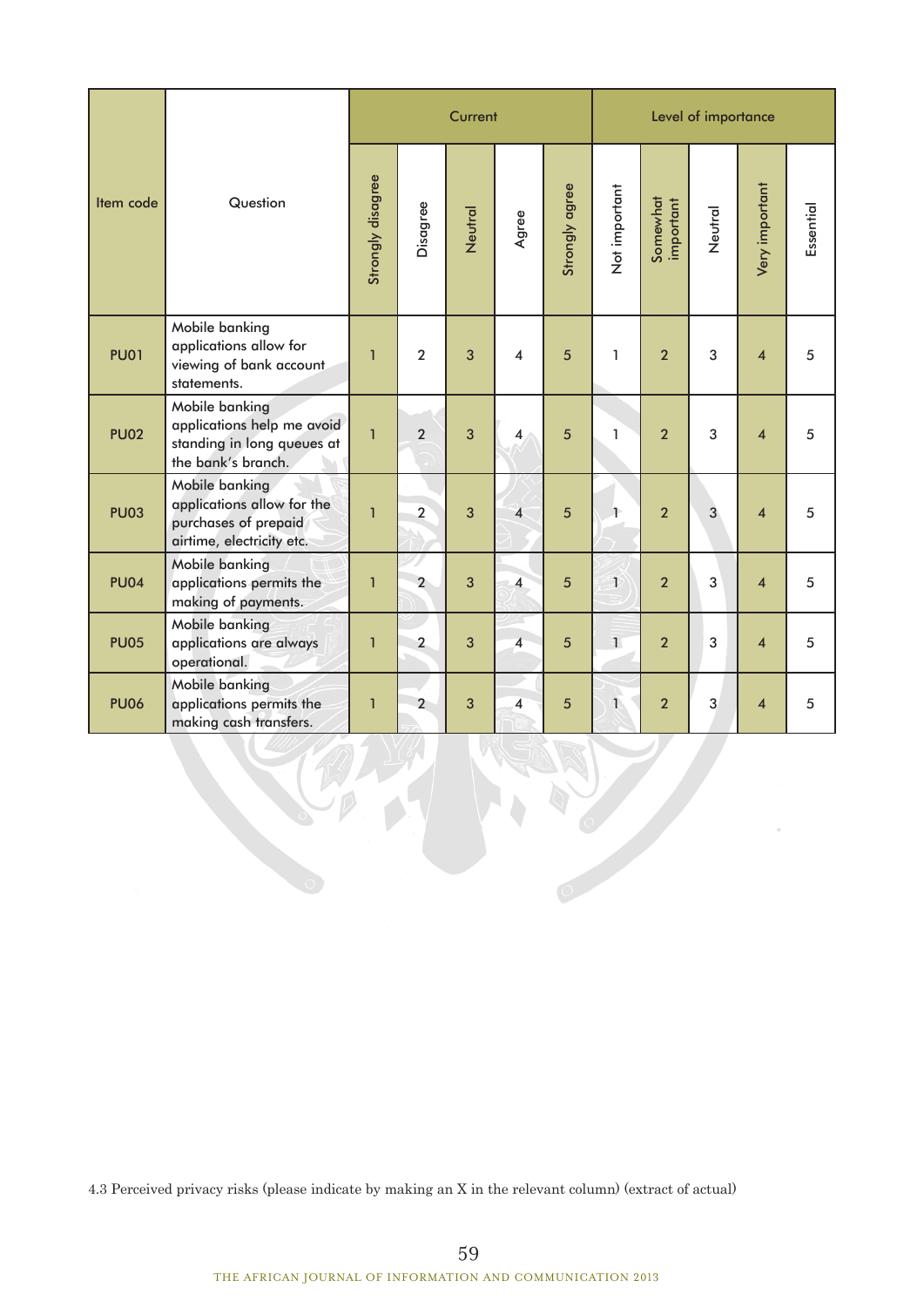|              | Question                                                                                                                      |                   |                         | Current |                          |                | Level of importance |                       |         |                         |           |  |
|--------------|-------------------------------------------------------------------------------------------------------------------------------|-------------------|-------------------------|---------|--------------------------|----------------|---------------------|-----------------------|---------|-------------------------|-----------|--|
| Item<br>Code |                                                                                                                               | Strongly disagree | Disagree                | Neutral | Agree                    | Strongly agree | Not important       | Somewhat<br>important | Neutral | Very important          | Essential |  |
| <b>PP01</b>  | Mobile banking applications<br>conceal subscriber's personal<br>information.                                                  | 1                 | $\overline{2}$          | 3       | $\overline{\mathbf{4}}$  | 5              | 1                   | $\overline{2}$        | 3       | $\overline{\mathbf{4}}$ | 5         |  |
| <b>PP02</b>  | Mobile banking applications<br>do not store usage history<br>without subscriber's knowing.                                    | 1                 | $\overline{2}$          | 3       | 4                        | 5              | 1.                  | $\overline{2}$        | 3       | $\overline{\mathbf{4}}$ | 5         |  |
| <b>PP03</b>  | Mobile banking applications<br>remove subscriber's<br>browsing history upon log-<br>out.                                      | $\mathbf{1}$      | $\overline{2}$          | 3       | $\overline{\mathbf{4}}$  | 5              |                     | $\overline{2}$        | 3       | $\overline{\mathbf{4}}$ | 5         |  |
| <b>PP04</b>  | Mobile banking applications<br>inform subscriber about ways<br>of reinforcing security.                                       | $\mathbf{L}$      | $\overline{2}$          | 3       | $\overline{\mathcal{A}}$ | 5              | 1                   | $\overline{2}$        | 3       | $\overline{\mathbf{4}}$ | 5         |  |
| <b>PP05</b>  | Mobile banking applications<br>prevent the use of cookies to<br>track subscriber's usage<br>history.                          | 1                 | $\overline{\mathbf{2}}$ | 3       | $\overline{4}$           | 5              | $\mathbf{1}$        | $\overline{2}$        | 3       | $\overline{\mathbf{4}}$ | 5         |  |
| <b>PP06</b>  | Mobile banking applications<br>prevent installation of add-<br>on software that could<br>compromise privacy<br>information.   | 1                 | $\overline{2}$          | 3       | $\overline{4}$           | 5              | $\mathbf{1}$        | $\overline{2}$        | 3       | $\overline{\mathbf{4}}$ | 5         |  |
| <b>PP07</b>  | Mobile banking applications<br>block installation of third<br>party software that could<br>compromise privacy<br>information. | $\mathbf{1}$      | $\overline{2}$          | 3       | 4                        | 5              | 1                   | $\overline{2}$        | 3       | $\overline{\mathbf{4}}$ | 5         |  |
| <b>PP08</b>  | Mobile banking applications<br>provide tips on security<br>mechanisms' best practice.                                         | 1                 | $\overline{2}$          | 3       | $\overline{4}$           | $5\phantom{.}$ | Ł                   | $\overline{2}$        | 3       | $\overline{4}$          | 5         |  |
| <b>PP09</b>  | Mobile banking applications<br>suggest to the subscriber<br>about necessary software<br>upgrades.                             | 1                 | $\overline{2}$          | 3       | $\overline{4}$           | 5              | 1                   | $\overline{2}$        | 3       | $\overline{\mathbf{4}}$ | 5         |  |

4.4 Institutional privacy assurance (please indicate by making an X in the relevant column) (extract of actual)